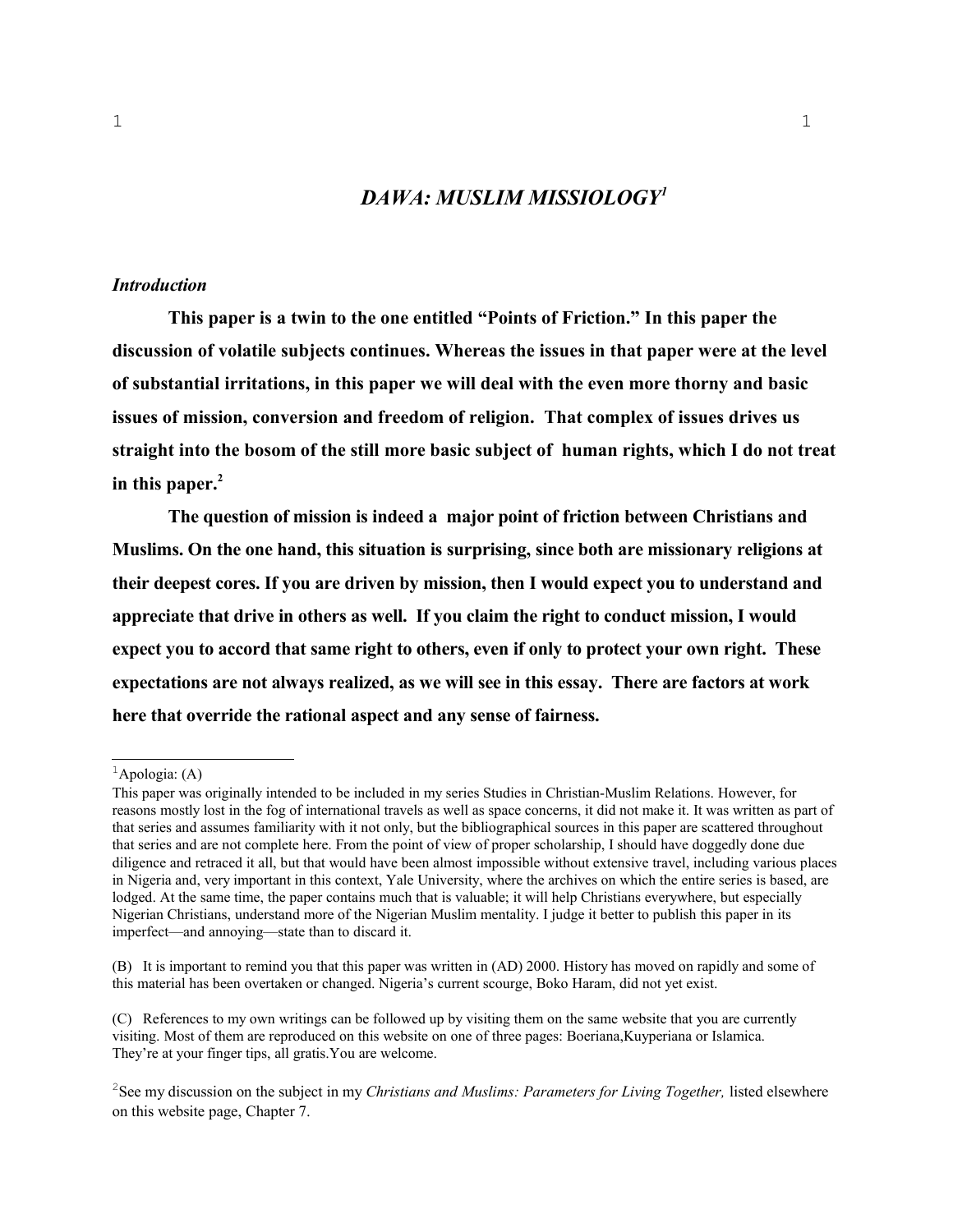**On the other hand, this situation is not surprising. Since both religions always border each other, they will naturally challenge each other where they meet or overlap. The resulting friction is further fed by the fact that Islam appears ready to use almost any method and to apply any type of unrelenting pressure, fair or foul, private or public, moral or immoral, that will produce mission results. We have observed that tendency in the twin document. The facts covered in that paper have led me to the conclusion that in** *da'wah* **the end often justifies the means and that the foul is sometimes sanctified if it advances Islam. Though as a Christian missionary I appreciate Islam for its missionary** *spirit* **and understand its drive, I cannot always say the same for its missionary** *methods***. True, I have been skeptical about Christian missionary methods as well, but my doubts were not usually of an ethical nature. They were and still are about certain underlying aspects of worldview.** 

### *Muslim Mission/Da'wah in General*

**I have earlier drawn attention and do so again to a distinction that is crucial for understanding Muslim views of missions and related subjects. It makes a world of difference, for example, whether one is dealing with a minority Muslim community living in a secular Western country or with fundamentalists in a majority Muslim community that feels its traditional hegemony threatened. The former constantly looks over his shoulders to gauge the reaction of the non-Muslim majority. Minority Islam in the West, especially in North America, usually takes on the looks of tolerance and broadmindedness. The language will be moderate, calm and rational to appeal to the Western mind. The same is largely true for Muslims in Muslim majority environments if they know they are overheard by the larger global community. A case in point is the international group of Muslim leaders interviewed by Joyce Davis for her book** *Between Jihad and Salaam.*

**The language of the fundamentalist in a Muslim environment that feels threatened tends to be much more violent, emotional and abrasive, often characterized by hatred and warmongering. His aim is a revival of true Islam and overcoming the enemy, which includes moderate Muslims. His method is often to incite fellow Muslims against the perceived enemy, in our case, the Christian. In between the two, one finds the apparently more moderate**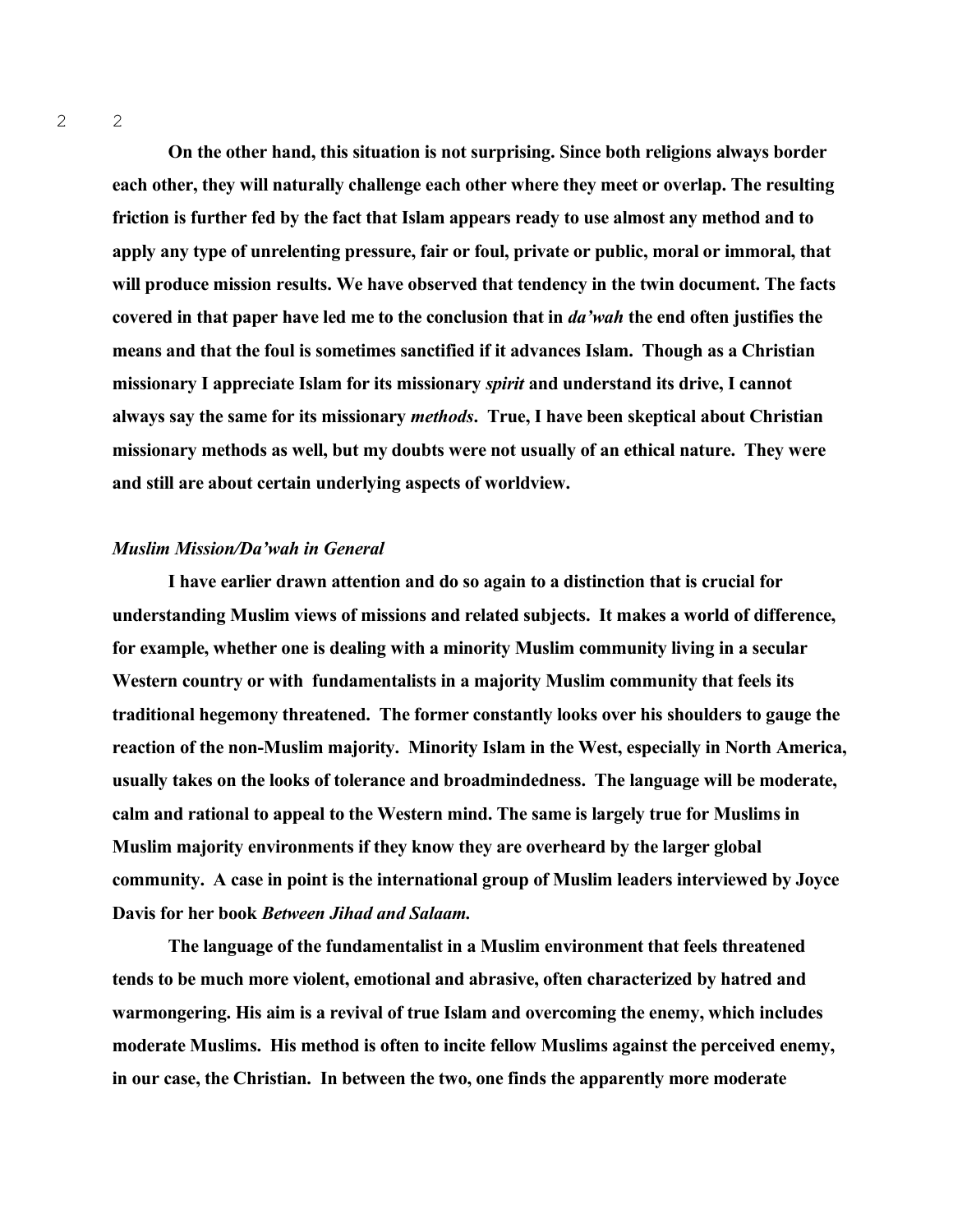**Muslim in a religiously pluralistic environment like Nigeria,** *seemingly* **more tolerant than his fundamentalist brother, but in reality letting the latter do the dirty work for him. As J. T. Yusuf put it with reference to the Nigerian situation, "Nigerian Islam leaders, even though they be moderate Muslims, have pushed Islam as hard as they could."[3](#page-2-0)**

**Again, the reader is reminded that Islam is wholistic in its approach. Its mission covers all of life. It includes politics and government, peace and war, human rights and slavery, economics and business, female fashions and sexual relations, and, it seems, both morality and immorality. In fact, in the context of mission, immorality is sometimes promoted to morality as we have seen. Mission is both** *jihad--***holy war or crusade-- and**  *da'wah***, both worldly and spiritual. Muslim writers repeatedly harp on this characteristic of their religion. They rightly recognize it as a major difference between them and Christians who have embraced some soft form of dualistic secularism.** 

**It is helpful at this juncture in brief compass to establish the meaning of** *da'wah* **as seen by Muslim strategists with reference to the West. Syed Abul Hassan Ali Nadwi, an eminent Indian Muslim scholar, locates the foundation of** *da'wah***, its source and pinnacle in the Qur'anic sura 14:24-25, "Ibrahim": "Do you not see how Allah has given the example of a good word? It is like a good tree, whose root is firmly fixed, and whose branches reach the sky, ever yielding its fruit in every season with the leaves of its Lord. Allah gives examples for mankind that they may take heed."** 

**These verses, Nadwi lectured, "succinctly lay down guidance for the** *da'wah* **of Islam in any age and help humanity protect itself against dangers. They graphically show the path of deliverance." This passage gives "a graphic account of how to carry out** *da'wah* **in any given time and place: how to introduce Islam; how to invite people to it; how to highlight its distinctive features; and how to guide man in both this life and the next."[4](#page-2-1) The rest of Nadwi's lecture expands on these comments.** 

**Elsewhere, Nadwi bases** *da'wah* **on sura** *al-Anfal* **8:73, which reads, "If you do not do this [i.e. spread the message of Islam], there will be persecution and great corruption in the land." This passage is seen as instruction to disseminate the message of Islam and to** 

<span id="page-2-0"></span> $31995$ , p. 75.

<span id="page-2-1"></span> $41992$ , pp. 9-10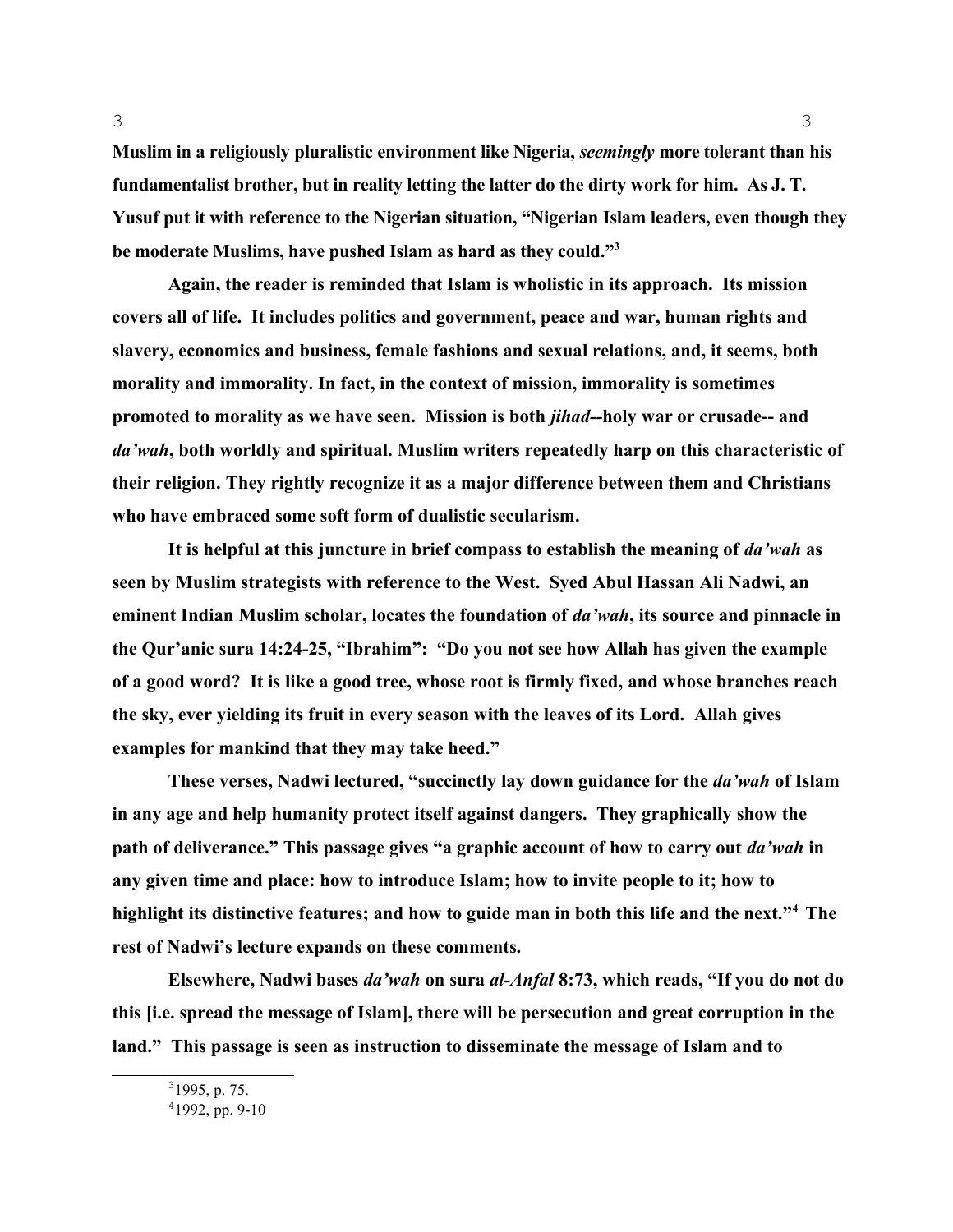**liberate mankind from** *Jahiliyah,* **a term referring to a lifestyle characterized by unbridled freedom and self-gratification, and to invite them to Islam, i.e. to worshipping God and to total surrender to Him. They are told that if they do not do so, it will engender great mischief and corruption in the world.** 

**Referring to the Islamization in the Persian and Roman empires, Nadwi writes that Islam brought about a total transformation in people's ideals, norms and thought patterns. It marked freedom from mental and ideological subjugation to the two great empires of the day…. The ideas of these cultures were no longer considered as the yardstick to measure one's position. Rather, obedience to Allah and emulation of the Prophet Muhammad's (peace be upon him)** *Sunnah***, following in the footsteps of the Prophet's Companions (may Allah be pleased with them) in all departments of life—be it culture, one's social life, customs and rituals, dress and all outward forms—were taken as the standard. This change affected everyone, rich and poor alike, the powerful and the ordinary, as is borne out by history.**

**Nadwi declares that "in the wake of the new faith—Islam—both the worldview and people's thought patterns were changed as well. A worldview is of immense significance in that it rules the way of life." The early believers "were called upon to bring about a revolution throughout the world. They were entrusted with the onerous responsibility of following and leading others to a path characterized by godliness, God-consciousness, love for fellow human beings, sacrifice and divine guidance."**

**Nadwi holds up the story of one Rab'ibin 'Amir as an example of a bold sense of**  *da'wah,* **a veritable Muslim version of John the Baptist. Rab'ibin was summoned to the court of Rustum, an ancient commander-in-chief of the Persian empire: Rab'ibin's** 

**dress was marred with patches and darning marks. He was carrying an ordinary sword and shield. He entered the Persian camp riding an ordinary horse. Dressed in his unimpressive outfit, he entered the court, crushing its plush carpets. He tied his horse and approached Rustum. As he was armed with his shield and sword, guards at the entrance objected and asked him to lay down his weapons. Ra'I refused, saying… Rustum had invited him. If the guards did not let him enter in his armed state, he** 

4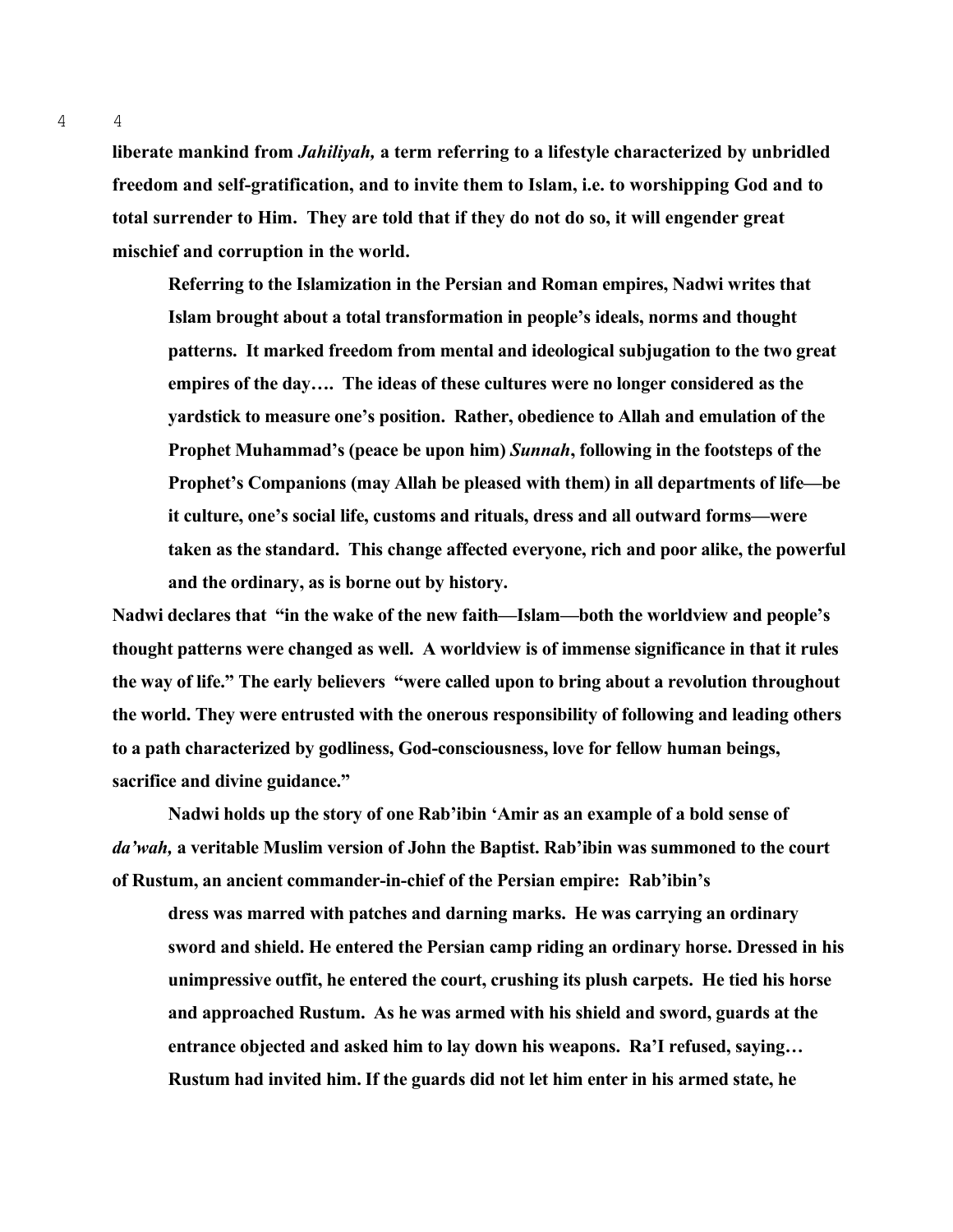**would return to his camp. Rustum allowed him to retain his arms. Unaffected or overawed by the sumptuous setting of the court, Rab'I approached with great confidence. Rustum asked him what had brought the Arabs to Persia? With his indomitable courage and conviction which owed its origin to the divine Scripture and the Prophet's message, he curtly said: 'Allah has sent us so that we may liberate fellow human beings from subservience to fellow human beings and bring them to obedience to the One True God. We are here to take them from the narrowness of the world to its spaciousness. Our aim is to free them of the persecution… by other religions. We want to bless them with the justice and equity of Islam."** 

5

**Nadwi comments that Rab'I's message was not surprising, "for this was his very faith."[5](#page-4-0) This is what Muslim** *da'wah* **is all about. The more "manly" or militant its expression, the greater the admiration it evokes from Muslims.**

**It is this** *da'wah* **that, Muslims insist repeatedly, is wholistic, i.e. covers all of life.[6](#page-4-1) Islam is not a religion that can be distinguished from the rest of life. It is not something that is conducted in some corner or section of life. It is an entire way of life.** *Life is religion***, a concept that is basic not only to Muslim** *da'wah,* **but also to the Kuyperian Reformed tradition from which I gratefully draw major inspiration. Religion is not a separate area or realm of life, but it is an aspect underlying all of life. As Darsh puts it, "Every religion is way of life. And every way of life is a religion." He continues, "Our social beliefs, our national beliefs and all our other beliefs are by nature religious. To define religion as something confined to a private relationship between an individual and his Creator to the exclusion of all other aspects of life is to ridicule God and reduce the domain of His authority."** 

**Darsh goes on to talk about the role of** *da'wah* **in society. He laments the current situation: Islam is "divided, separated, corrupt, backward and in a state of complete disarray." However, in its essence Islam "has a complete set of views" about God, creation, the human race and its purpose. It has a complete moral and legal code. It is fully democratic, a claim** 

<span id="page-4-0"></span><sup>5</sup> 1993, pp. 8-11, 16-17.

<span id="page-4-1"></span><sup>6</sup> Christian missiologists have every reason to be jealous of their Muslim counterparts. Whereas the latter enjoy the prestige of dealing with the heart of their religion, the former constantly lament that missiology is a separate academic discipline divorced from the other theological disciplines and that mission is a marginal activity of the church instead of its central concern. David Smith asks, "How did we manage to treat mission as something additional to the Church's life when it is… obvious that it belongs to the very essence of her being?" (p. 37)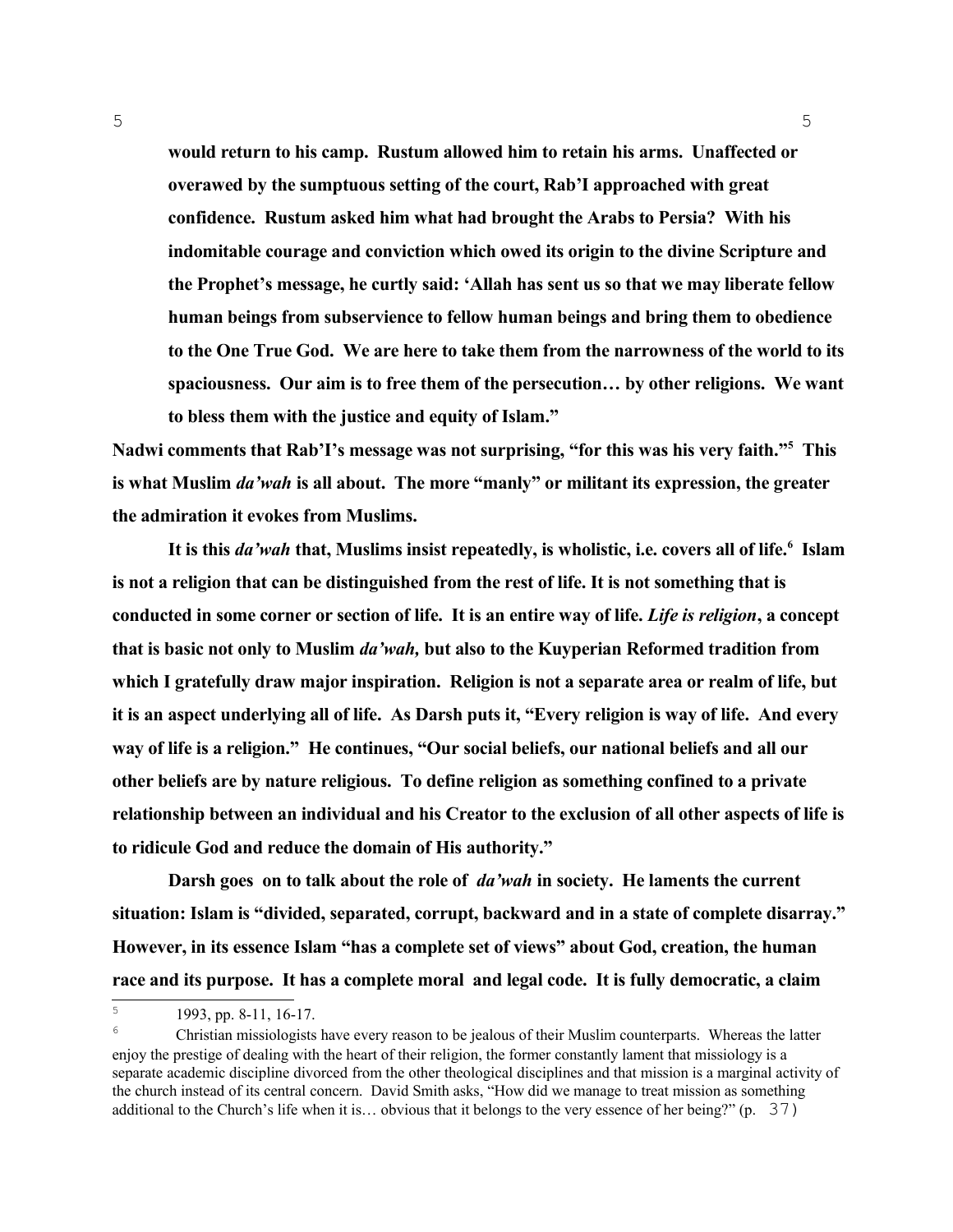**that Muslims like to backup with stories of early Islam that illustrate relations between commoners and rulers. Presently, Islam is not in a position to give scientific and technological leadership, but "it can, and must, offer moral and spiritual leadership to rescue modern society from its moral bankruptcy and spiritual decadence."[7](#page-5-0)**

**Some other features of Muslim mission also surface in Nadwi's presentations. One notes the repeated references to deliverance and freedom. As surprising as this may seem to non-Muslims, it is a favourite Muslim theme that crops up wherever Muslims anywhere in the world discuss the social impact of Islam.[8](#page-5-1) There is the call to surrender and obedience, to true piety but not to a pietistic other-worldliness. This is an egalitarian religion, incumbent on all regardless of status. Its true sons are simple, bold and aggressive, if not war-like—much like Rab'I.** 

**But Islam is not only "manly." It also reserves an important role for women. Surprising as it may seem to non-Muslims, Darsh insists that women are crucial in the formation of a Muslim society. He refers to "the positive role" which they play both in the family and community, "particularly in co-operation with other women in the school, the office, the college and the hospital." They have "always played a vital role in the past and they must continue to do so today if Muslim society is to prosper."[9](#page-5-2) Though the traditional separation of genders appears desirable to Darsh, this is weakened by the public roles he wants women to play.** 

**. Pacifism would have a hard time in Islam; war and battle have always been an integral part of its** *jihad* **and militarism has generally been admired in efforts to establish the Muslim peace***,* **though in a minority situation this aspect is usually played down. There is a strong sense that Islam is a blessing to the world and that it is therefore foolish to reject it. In fact, it is incumbent on all to embrace it and the only rational thing to do. It is the only religion that has the divine right to exist. These same emphases also are found in the statements on** *da'wah* **coming out of the more volatile Nigerian context.** 

6

<span id="page-5-1"></span><span id="page-5-0"></span> $7$ Darsh, 1980, pp. 26-29.

<sup>&</sup>lt;sup>8</sup> Joyce Davis interviewed 17 Muslim leaders throughout the Muslim world, revolutionaries as well as members of the establishment, but they all share this insistence on Islam as a religion of peace and tolerance. And they are all surprised that non-Muslims do not associate these with Islam.

<span id="page-5-2"></span><sup>9</sup>Darsh, 1980, p. 78.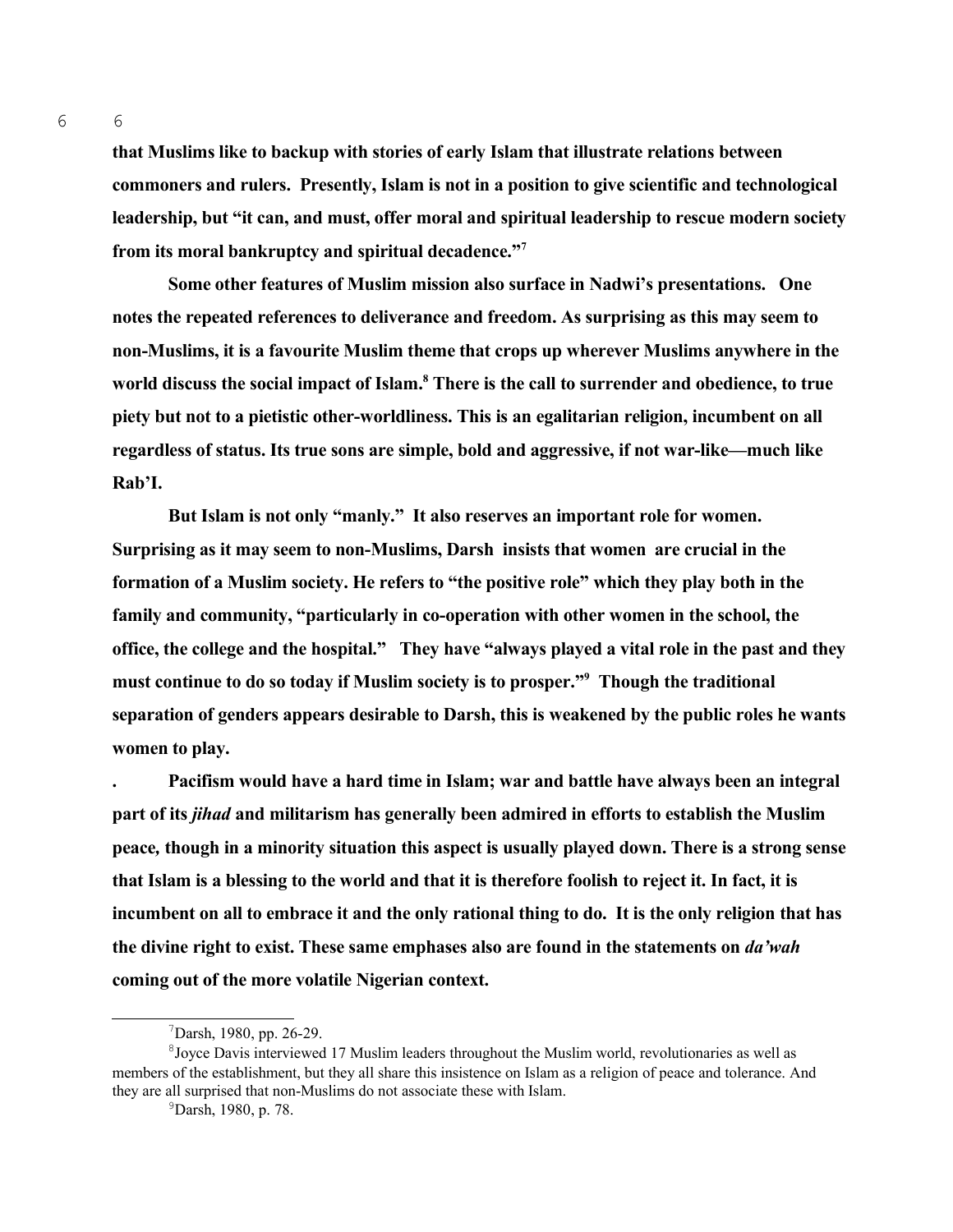**The wholistic character of Islam encourages Muslims to use all the resources and powers available to them in their pursuit of mission. In a sense one could argue that Islam** *is da'wah***, for it includes every aspect of the religion. The separation of religion and state is rejected outright. In fact, the very purpose of government machinery is to further Islam. Years ago Atterbury wrote:** 

**Mohammedan advance is not due to a missionary propaganda such as we are accustomed to... in connection with Christian work.... But the indigenous agency on which Mohammedanism principally depends is the power of the... Mohammedan state, exerted mightily to conquer and thereby convert.[10](#page-6-0)**

 **This has been so throughout Muslim history and is constantly attested to as a classic method of Muslim advance in Arnold's equally classic** *The Preaching of Islam***, one non-Muslim book that is frequently praised by Muslims. Arnold's history of** *da'wah* **is significant because of at least two reasons. First, Muslims today frequently appeal to him approvingly. He has portrayed Islamic** *da'wah* **in its most favourable light and they are grateful for it. Second, his primary concern is to tell the peaceful part of the story, though he does not deny the practice of** *da'wah* **by force***.* 

**It seems that Arnold could not amass enough evidence of** *genuinely* **peaceful penetration without including many stories about governmental and political involvement. One has good reason to deny many of his accounts of** *da'wah* **as examples of** *peaceful* **expansion or of**  *voluntary* **conversion. His examples contain too many elements of pressure and force for them to so qualify. Many of his examples are peaceful only in the sense of non-military, but hardly non-militant or peaceful.** 

 **In addition to governments and politics, one must draw attention to the role of Muslim traders in mission in West Africa. We have a most sympathetic account from Edward Wilmot Blyden[11](#page-6-1) upon which it would be hard to improve:**

**In going from town to town,... they go simply as the bearers of God's truth. They take their mats or their skins, and their manuscripts, and are followed by their pupils, who** 

70.

<span id="page-6-0"></span> $10$  Atterbury, p. 84.

<span id="page-6-1"></span><sup>11</sup> For identity of Blyden, I refer you to G. H. Anderson, *Biographical Dictionary of Christian Missions,* p.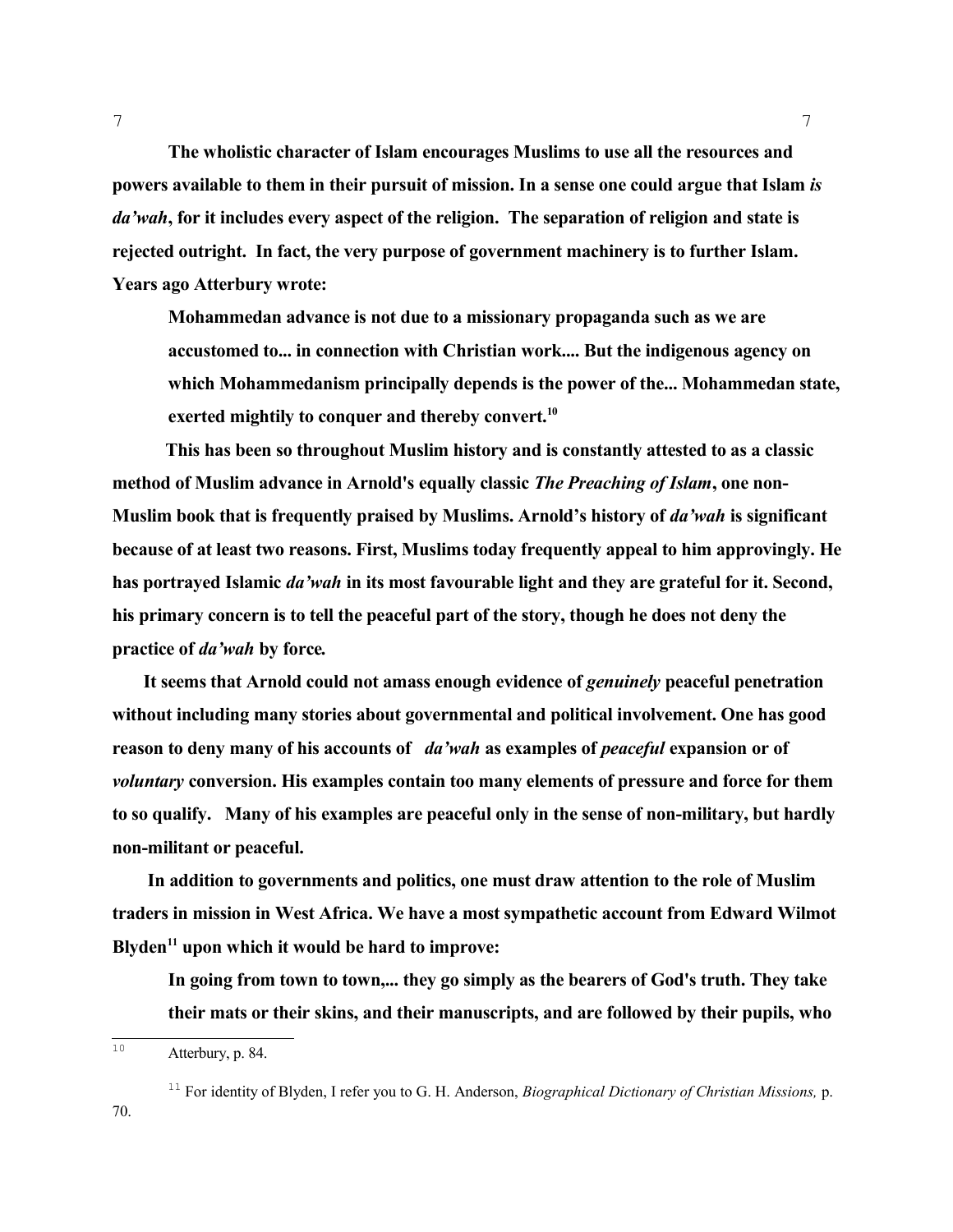**in every new pagan town form the nucleus of a school and congregation. These preachers are the receivers, not the dispensers, of charity.**

**The Arab missionaries…go about without "purse or script" and disseminate their religion by quietly teaching the Koran. The native missionaries... united with the propagation of their faith active trading. Wherever they go they produce the impression that they are not preachers only, but traders--but, on the other hand, that they are not traders merely, but preachers. And in this way, silently and almost unobtrusively, they are causing princes to become obedient disciples and zealous propagators of Islam. Their converts… become Muslims from choice and conviction....[12](#page-7-0)**

**All ideology apart, Atterbury summarizes it well: "In this missionary advance, the sword and preaching, the soldier and the missionary, the state and the individual, supplement each other."[13](#page-7-1) There is enough evidence to affirm that Islam in many places has spread peacefully, but also enough to affirm that in many other places the sword and war have played major roles along with government policies and political pressures that can be dubbed "peaceful" only by stretching the imagination.** 

**Ideologues on both sides of the fence tend to highlight the one method at the expense of the other. Even Arnold does not deny extensive violence, though his book deals with the history of peaceful penetration. That there was more peaceful penetration than most Christians think cannot be denied. But it was often a "peaceful" penetration that employed all the means of powerful persuasion, including force, pressure and bribery—everything just short of military. That also cannot be denied.** 

**Nevertheless, most Muslims themselves think of their expansion as a peaceful one throughout. This represents the main Muslim self image. Muslims have the mandate to wage war against unbelievers, but in the context of that war, we are told, "No aggression is allowed in Islam, not even against an unbeliever, and Islamic history is rife, not just with accounts of** 

8

<span id="page-7-0"></span><sup>&</sup>lt;sup>12</sup> Blyden, pp. 194, 13. Atterbury does not like this interpretation and prefers that of Bishop Crowther, the first Black Nigerian Anglican bishop, who wrote that "The real vocation of these so-called apostles of the Koran is that of fetish peddlers" (Atterbury, p. 87).

<span id="page-7-1"></span><sup>13</sup> Atterbury, p. 88.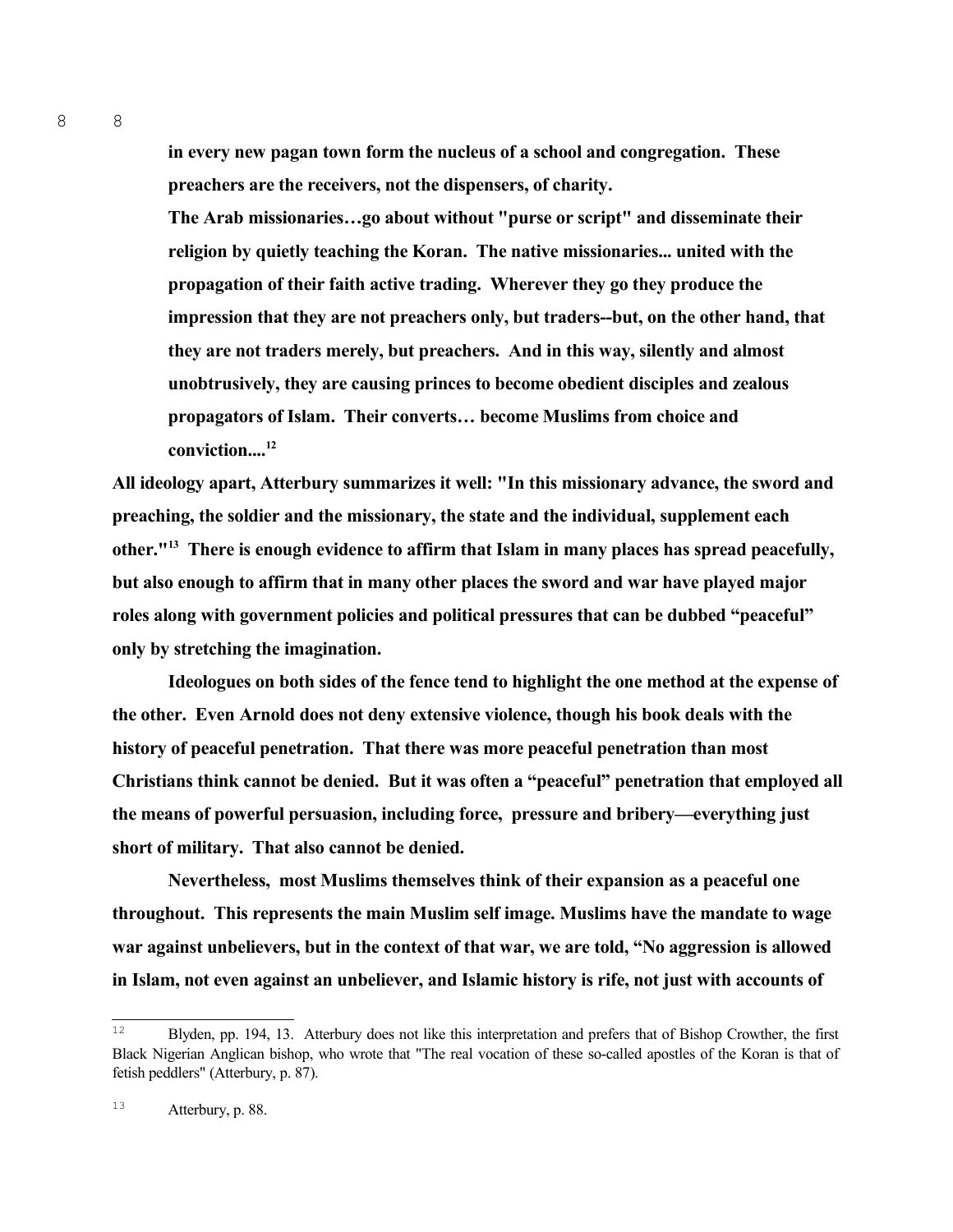**individual acts of compassion towards the Jews, Christians and Pagans alike, but that the main causes of the spread of Islam in all countries of the world were tolerance, diplomacy and kindness."[14](#page-8-0)**

## *Muslim Da'wah in the West*

**Before we turn to Muslim** *da'wah* **in Nigeria, it will be useful to draw attention to the missionary meaning of today's Muslim migration to the West. It must be remembered we are dealing with Islam, a wholistic religion applicable to everything in life. It also applies to migration. A basic element in all Muslim migration, asserts Darsh, is "a sense of mission deeply rooted in the heart of the migrating Muslim, the feeling that he was entrusted with a Message which he felt obliged to convey to whoever crossed his path." Darsh finds Arnold's**  *The Call of Islam* **"a moving example of those Muslims who were instrumental in establishing Islam in the faraway countries where they found themselves." Darsh then proceeds to give some examples of Muslims who bring Islam to Europe.[15](#page-8-1) These are not mere immigrants; they are Muslim missionaries.[16](#page-8-2) Wherever there are Muslim migrants, the missionary strategist is not far behind.** 

**Nadwi states it clearly with respect to Muslims in the USA. He asserts that the West has lifted "every veil from… nature and unfolded almost all its secrets," only to find itself "dazed and bewildered." Meaninglessness stares the Westerner in the face. In such a context, Nadwi asserts, "the future belongs to Islam."**

**I do not believe in… chance happenings. …there is the Hand of God behind everything…. It is no accident that you Muslims have come to live here in large numbers…. In all walks of life you will make your mark, have some influence. … Islam** 

<span id="page-8-0"></span><sup>14</sup> Mukhtar Abubukar. "The Sword of David," *The Pen,* 18 Nov/88, p. 13.

<span id="page-8-1"></span><sup>15</sup> P. 77.

<span id="page-8-2"></span><sup>16</sup> A similar sense of mission was expressed within the Reformed immigration movement to Canada after World War II of which I was a part as a young teenager. There was a strong sense among members of the Reformed Churches of The Netherlands (*Gereformeerde Kerken*) of a serious responsibility to confront the secular spirit of Canada with wholistic Christian alternatives in all aspects of life. Present accusations of early triumphalism notwithstanding, some of the alternative structures they designed have become strong national witnesses to the freedom of the Gospel in secular Canada that even the Federal Government cannot ignore, even into the third millennium, and that has become a major factor in the current Evangelical thrust for religious freedom in Canada that goes far beyond the personal and extends to the nation's structures and legal system.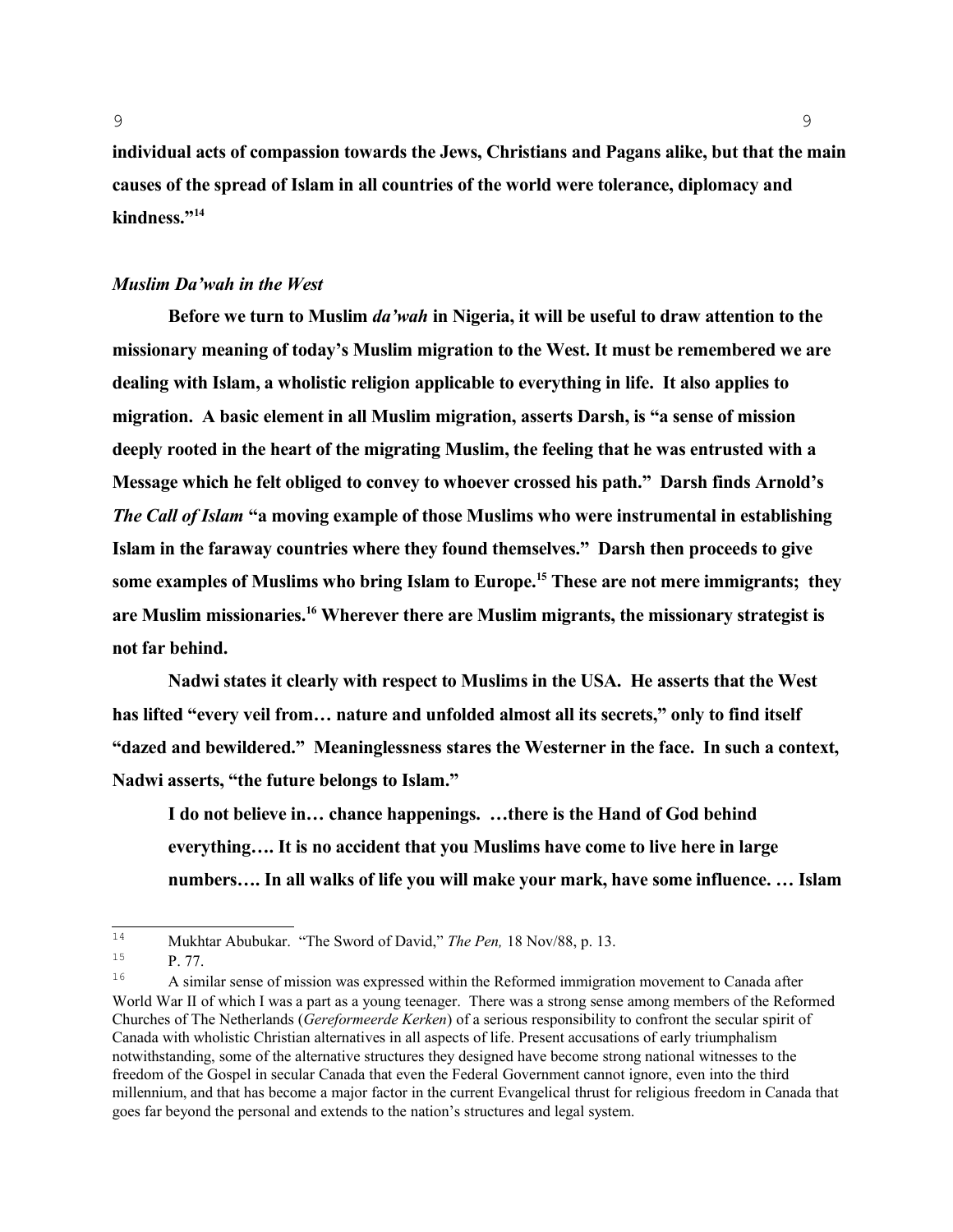**is spreading in America. It has made a dent. A number of Americans have either embraced Islam or are ready to do so. Our Black Muslim brethren are a source of strength to us.** 

**But now the circumstances are taking a favourable turn. Muslims are migrating to America in a steady stream from different lands and for different reasons. There is no Islamic country whose finest young men are not found there….You should… realise your responsibility…. You are not here only to earn and take back the money… and provide for your families. You should know that it is your duty to gives this country what it lacks.**

**In an earlier book by Nadwi, Khurram Murad of the Islamic Foundation in Leicester, UK, provided the Preface in which he summarized Nadwi's conviction that the only justification Muslims have for being in the West is to "communicate… Islam…, both by words and example." A Muslim may have come to the West for any reason, but "this duty is foremost."[17](#page-9-0)** 

**Nadwi goes on extensively about the mission of Muslims in the USA. His two strong emphases are that the West is suffering from a spiritual vacuum and that Islam has the wherewithal to fill that vacuum. Muslims in the West are expected to be up and doing. That is how Islam spread through much of the world. What reasons are there to doubt it can be done in the USA? And so he goes on to lecture about living "as emissaries of Islam," as the "main duty of Muslim immigrants," and creating "a universal Islamic society."[18](#page-9-1)** 

**Nigerian Muslims are also conscious of the missionary thrust of Muslim immigration, even though their methods of propagation are generally more violent and forceful. An anonymous reviewer of Ali Kattani's book,** *Muslim Minorities in the World Today***, asserts that "The basic premise" of the book not only but also of the movement described in it, "is that minority status for Muslims is a transitory state that is to be accepted as a challenge rather than a permanent condition to which one must acquiesce or accommodate." Kattani reports that such prestigious bodies as the Muslim World League and the Organization of Islamic Conference are actively concerned with the plight of Muslims in dispersion. An Institute of** 

<span id="page-9-0"></span><sup>&</sup>lt;sup>17</sup>Nadwi, 1983, p. 7.

<span id="page-9-1"></span><sup>&</sup>lt;sup>18</sup>Nadwi, 1993, pp. 88-89.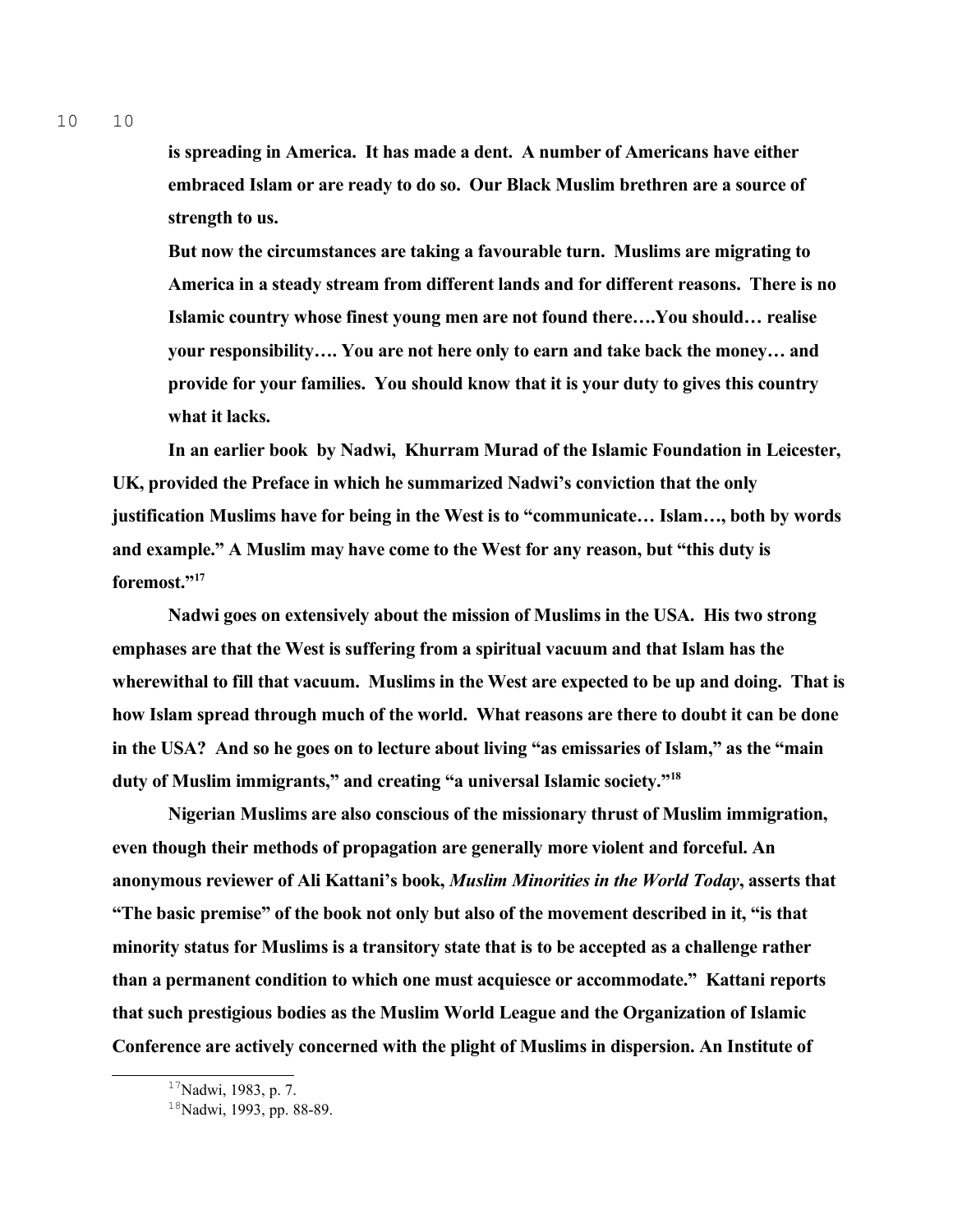**Muslim Minority Affairs exists that publishes its own journal. While hospitable and tolerant Westerners, naïve Christians and blind secularists alike, host these Muslims and aid them in getting settled, world strategists of** *da'wah* **teach these immigrants how to relate to their non-Muslim hosts. "Their relationships… would be restricted to a minimum, maintained for the sole purpose of** *da'wah***, of converting them into Islam."[19](#page-10-0)**

11

**If Westerners tend to shrug their shoulders at such Muslim ambition, it is only because of false pride and ignorance about both the dynamics of religion and the powerful witness of Muslim history. The dominant secularism of the West with its anemic view of religion renders her almost incapable of appreciating the seriousness of this challenge. Muslims have historically known how to capitalize on cultural and spiritual vacuums, such as presently characterizes the West. While many contemporary Christian missions with their micro vision hardly look beyond the noses of their little five-to-ten year plans, Muslims have the patience of centuries that matches their daring macro plans. Islam has over the centuries proven its staying power more than that of Communism by far. And it has replaced the Christian church more often than the other way around.** 

**While most Westerners, both Christian and secularist, tend to be naïve about the thrust of Muslim migration to their part of the world, Muslims are naively puzzled by resistance to the aspects of their** *da'wah* **programme of which Westerners** *are* **aware. After all, their serious reasoning goes, the essence of Islam is peace. Why would anyone resist that? Does not everyone desire peace? Syed Nadwi is strong on this point. A spiritual vacuum is impossible. Lack of** *da'wah* **will bring corruption in the land but effective** *da'wah* **has always brought peace to a community. In the communities where it succeeded, "Islam brought about a total transformation in people's ideals, norms and thought patterns. It marked freedom from**  mental and ideological subjugation...." Islam came "to liberate fellow human beings from the **narrowness of this world and to take them to its spaciousness." Continuing with Nadwi's theme,**

**Allah had sent them to liberate those whom He wills from subservience to fellow human beings and to bring them to obedience to Allah, to free them from the narrowness of this world, to bring them to its spaciousness and to enable them to benefit from Islam's** 

<span id="page-10-0"></span><sup>19</sup> *The Pen,* 24 Feb/89, p. 11.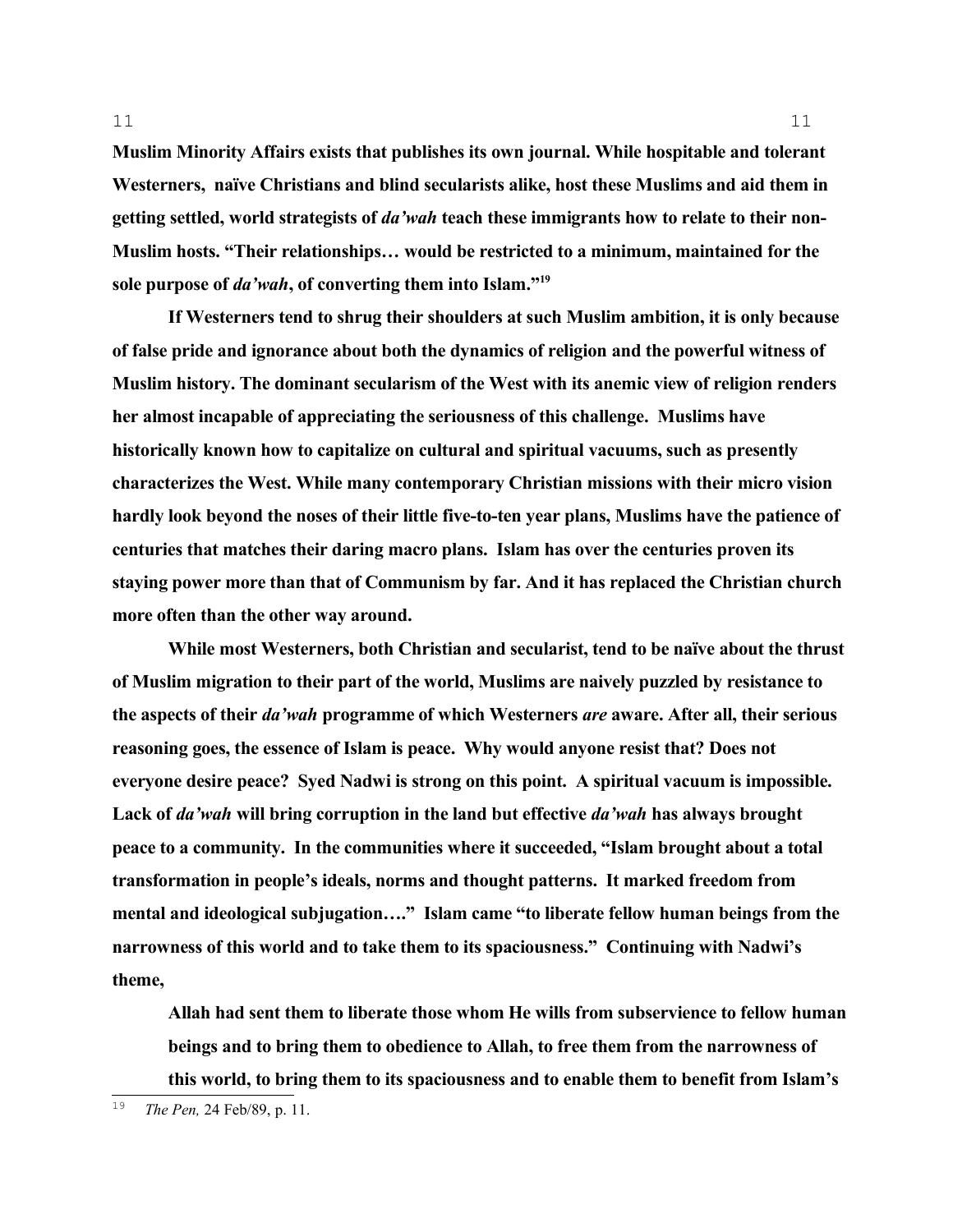**justice and equity by freeing them of the oppression of other religions.**

**That was the past, but also the present and future. As Islam freed the wild savages of the Arab world, so it is called to the same** *da'wah* **in the West. The typical Muslim characterization of the West is that of a spiritual vacuum of secularism in which the most barbaric licentiousness is given free reign. Nadwi buys into this view without resorting to the sordid details found in publications such as** *The Pen* **and** *Alkalami.* **He wants the West to "feel the vacuum that mars their life," a life marked by "self-gratification, Mammon-worship and unbridled freedom." The West "has popularized worldliness, materialism, godlessness and atheism." He wants to lead them to the stage where "they ask for breaking away from this life of darkness." He is "sure that Westerners will soon realize that they can derive this light only from Islam."** 

**Again, Khurram Murad in his Preface to Nadwi's 1983 British publication summarizes the latter's view of the West. It needs to be rescued "from the consequences of its own follies."** 

**The West's entire concern is with man's outer world; it is totally indifferent to the world that lies inside him. Having refused to submit to One God, it has become a slave to its own progress and technology. Devoid of faith, material progress… is hollow. Technology has placed vast powers in the hands of Western man…; yet it has not equipped him to handle these powers in the interest of mankind. The West's attitudes are characterized by…arrogant superiority….[20](#page-11-0)**

 **Sometimes Muslims recognize that the basic impulse of the West is not Christian so much as Greek. In his brief introduction to Nadwi (1983), Mohiuddin Ahmad gives Nadwi the credit for what both "critics as well as eulogizers of Western civilisation" have overlooked, namely "that the modern West is moved by the philosophic vision of ancient Greece." This is the reason for that traditional Western dualism that separates religion from other aspects of life and "rejects everything beyond the visible and tangible and makes man the measure of all things." Nadwi describes it as a "hideous schizophrenia" over against which he advocates the "unity of life" where life and religion are intimately intertwined. Here lies the deepest antagonism and incompatibility between the West and Islam.[21](#page-11-1)** 

<span id="page-11-0"></span><sup>&</sup>lt;sup>20</sup>Nadwi, 1983, p. 7.

<span id="page-11-1"></span><sup>21</sup>Nadwi, 1983, pp. 17, 102-103.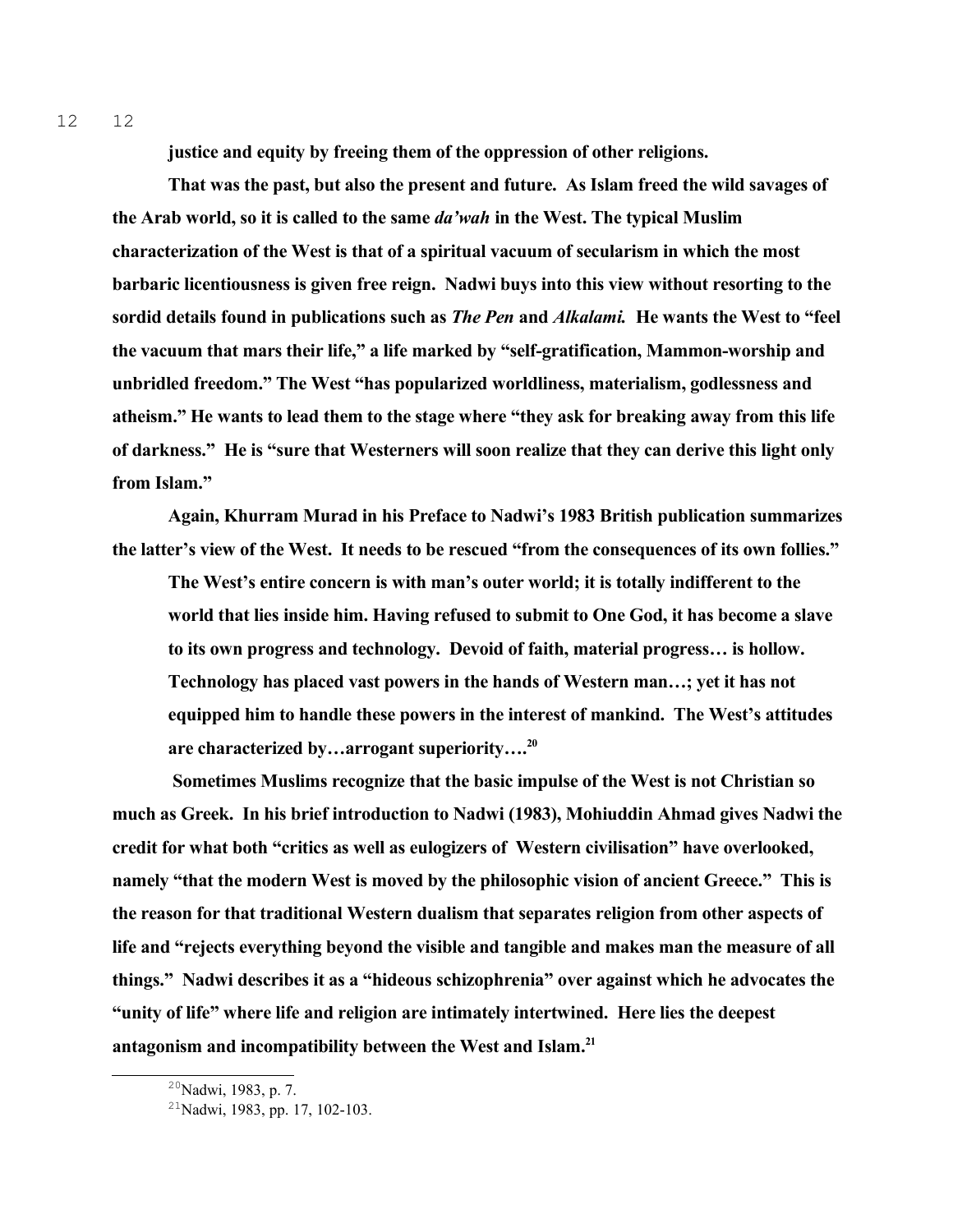**Again, we have here a fascinating similarity of insight between Muslim thinkers and Reformed Christian thinkers of the Kuyperian school, such as Herman Dooyeweerd. The radical insight is correct, but Nadwi is certainly not the only one to have discovered these roots of Western thought, not even the first.[22](#page-12-0) Kuyperians have not only recognized it long ago, but also battled it seriously at many fronts not only in their originating country, The Netherlands, but in many English-speaking countries as well.**

**In the context of Western secular hedonism,** *da'wah* **is to be carried out in ways that remind me of my Christian mission courses in seminary back in the 60s. Nadwi's approach is a far cry from the typical Muslim approach in Nigeria. Typical of Muslims in a minority position, Nadwi advocates a totally peaceful form of** *da'wah***, one that I personally would highly appreciate and that would be fully appropriate in such an environment. Nadwi writes, "What is imperative is that they [Muslims] should have unshakable faith, a conduct marked by boldness and strategy and absolute conviction in the message…. They should live by a high standard and not suffer from any inferiority complex." It is in this context that Nadwi tells the story about Rab'I bin 'Amir that appears in the twin paper and that "illustrates the point so well." Nadwi explains further:** 

**While residing here, if you set a new model, a new pattern and a unique lifestyle, reflecting total dissociation from the Western lifestyle…, Westerners will have the curiosity to study Islam. They will visit you and ask for books to know the source of your uniqueness. They will be eager to find out what has transformed you and endowed you with such excellence.**

<span id="page-12-0"></span><sup>&</sup>lt;sup>22</sup>Several generations of Kuyperian writers have hammered away at this Greek foundation to Western culture. They generally recognize this foundation as the root of much that is wrong in the West. Herman Dooyeweerd is a seminal writer in this respect in, among his numerous writings, *Roots of Western Culture: Pagan, Secular, and Christian Options*. Trans. John Kraay. Eds. Mark Vander Vennen and Bernard Zylstra. Toronto: Wedge Publishing Foundation, 1979. See also Dooyeweerd's *In the Twilight of Western Thought: Studies in the Pretended Autonomy of Philosophical Thought.* Philadelphia: The Presbyterian and Reformed Publishing Company, 1960. Muslims would do themselves a huge favour by studying the literature of this Christian tradition. I predict they will be greatly and pleasantly surprised by it. They would find much to affirm and it would deepen their generally superficial understanding of the wells of Western culture at a philosophical and theological level. Here is a Christian tradition that has rejected those Greek foundations in contrast to other Christian traditions that have largely acquiesced with these Greek roots and, in fact, have generally been unconscious of them. It is only in the closing years of the  $20<sup>th</sup>$  century that English-speaking Evangelical Christians have started to become aware of this part of their heritage, a process I suspect to be one of the ripple effects of the Institute for Christian Studies in Toronto.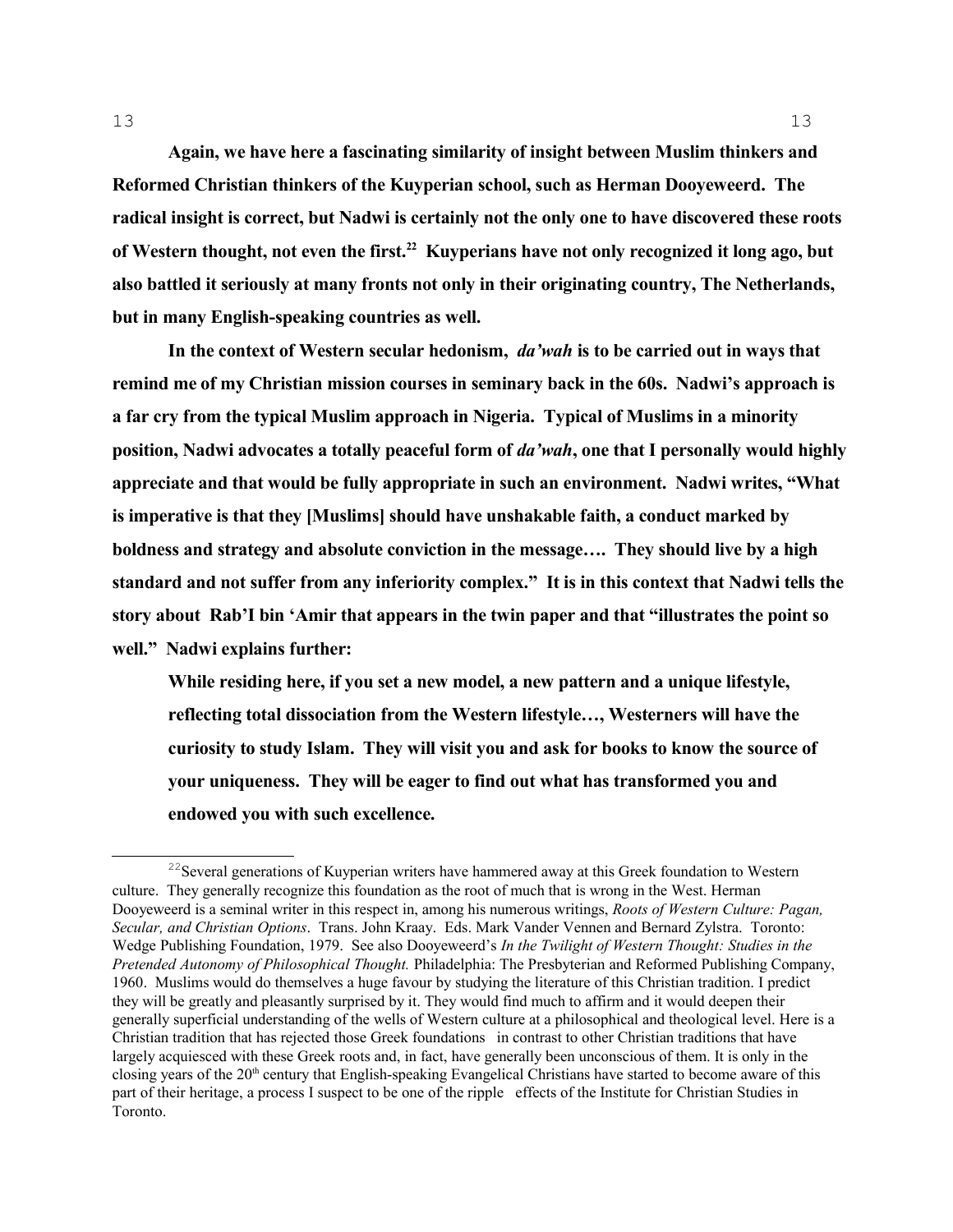14 14

> **…You should play an independent, effective and fundamental role in society. Your life should be an ideal one which may draw the attention of others. It should agitate the minds of the local people who may be compelled to contrast their own life with yours. Your life should make them curious for gaining sound information about Islam.**

**The term "curious" occurs frequently in Nadwi's presentation. Muslims in minority situations must be models of a way of life that will make others interested and eager to know more. "This is the only radical way in which you can play an effective role in non-Islamic societies." Modeling and arousing curiosity are the main terms in minority** *da'wah.*

**Nadwi concludes his** *da'wah* **lecture with an encouragement from two couplets from the poetry of Iqbal:**

**You are, indeed, the trustee of the original (pledge of) honour. You are the right and the left (hand) of the Ruler of the Universe. Made of earth! You belong to time and space, as well! Drink up the wine of Faith; get away from the idol-house of doubt!**

**Wake up, wake up, wake up from this deep slumber.**

**And arise!!**

**Seek refuge from the heart-captivating snares of the Franks. Stay aloof from their sweetness and their aristocracy. Europe's Genghis-like tyrants have turned the world into a barren Waste. O! builder of the Ka'bah! Rise, once more, to reconstruct this ruined World. Wake up, wake up, wake up from this deep slumber! And arise!! Praise be to Allah, the Lord of the Universe.[23](#page-13-0)**

**Nadwi's approach is not an isolated one. S. M. Darsh, Imam at the London Central Mosque, advocates a similar irenic approach. Muslims should explain their differences with adherents of other religions, he advises, but this "should not impair human relationships or result in acrimonious attacks." The Prophet Muhammed learned that in the face of** 

<span id="page-13-0"></span><sup>23</sup> Nadwi, 1993, pp. 8-19.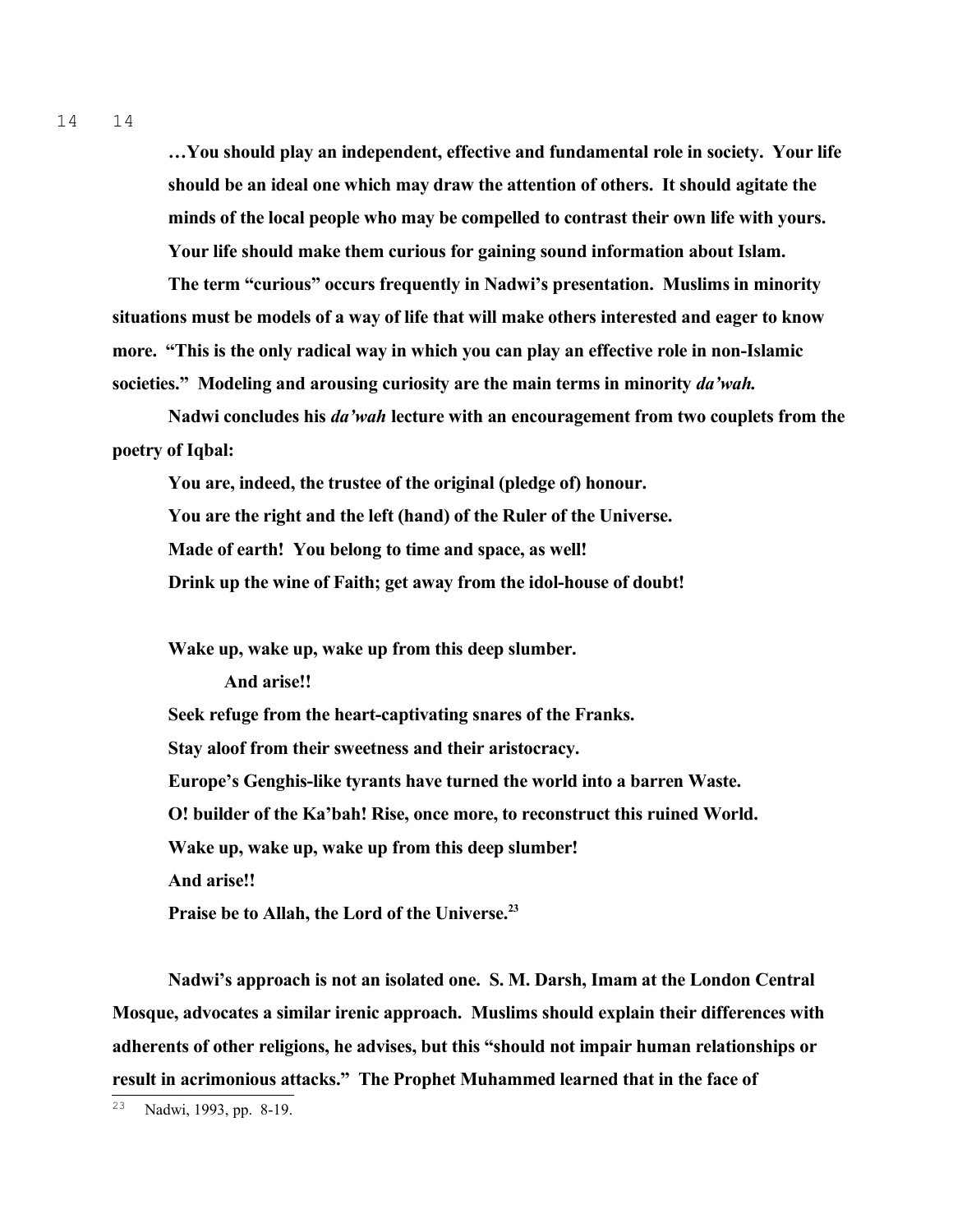**opposition, a missionary does not need to kill himself. "The shining wisdom came to remind him that he is but a Messenger, that he has to deliver his Message, not to kill himself with grief and sorry," an attitude based on the Qur'an (18:6 and 26:3).[24](#page-14-0) The way to call people is "with wisdom and beautiful preaching, and reason" (Qur'an 16:125).** *Da'wah* **is not a matter of "abuse, insult or resorting to immoral ways." It is not a matter of argumentation (Qur'an 29:46). Islam "affirms human brotherhood," "friendship and good relationships [are] the norm of Muslim life with others." "Social relationships with [Christians] are encouraged. Inviting them for meals, accepting their invitations, eating meals prepared by them, marrying… their daughters."[25](#page-14-1) Darsh calls for various forms of cooperation even between the two religions, but a prerequisite for this is trust and, in the case of the West, a feeling of welcome on the part of Muslims. "What is needed is the creation of an atmosphere of trust and confidence… and a cessation of religious warfare which saps the energy of both sides, and inhibits their mutual cooperation for the welfare of both sides." And then Darsh makes a statement that has profound implications for Nigeria: If Muslims are to have a chance in Europe, there needs to be a "revival of the true spirit of Christianity and Islam."[26](#page-14-2) Hello, Nigeria! Is anyone there listening…..?**

15

**Yes, there is this antithesis[27](#page-14-3) between the West and Islam. There are "unbridgeable distances" between them. Nevertheless, Khurram Murad, in his Preface, advises Muslims to "be open minded and generously recognise… contributions that the West has made towards the advancement of … knowledge and civilisation." They should encourage cultural exchange with the West by critically adopting "what can be adopted within the framework of Islam." So, the Muslim** *da'wah* **does not exclude positive recognition of Western achievements or even critically adopting them. This is a far cry from the current angry Muslim attitude in Nigeria which admits only a radical antithesis and cannot generate the generosity of spirit that would recognize common interests vis a vis secularism and would be open even to limited forms of cooperation.**

<span id="page-14-0"></span><sup>24</sup> Muslim readers offended by a Christian quoting from the Qur'an, should remember that I am only quoting Muslim authorities and am not presenting a Christian interpretation of the text.

<span id="page-14-1"></span><sup>25</sup> <sup>25</sup> Darsh, 1980, pp. 58-63.

<span id="page-14-2"></span>Darsh, 1980, p. 73.

<span id="page-14-3"></span><sup>27</sup> Nadwi, 1983, pp. 10, 12.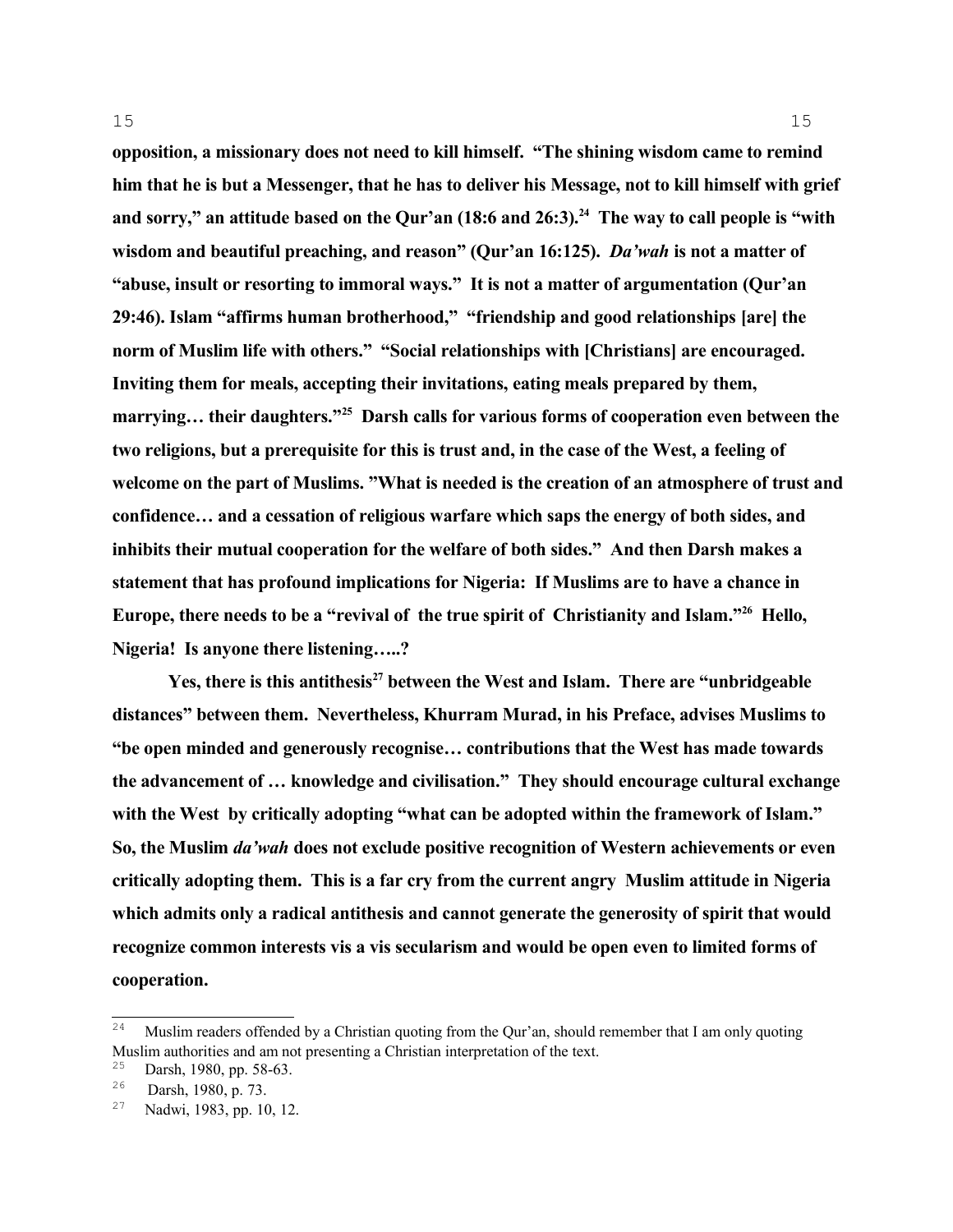**Again, the above call is not a denial of this antithesis. It is affirmed time and again. Iqbal Siddiqui is a writer associated with the Toronto-based Muslim newspaper** *Crescent International* **that recognizes that even the freedom of religion and speech that Muslim minorities enjoy in Britain does not undermine the power of secularism that is "aggressively taught in schools" or the persistent "Islamophobia" that pervades the country.**

 **I get the feeling that Muslims in the West are developing genuinely new ideas and attitudes more befitting their new situation. I have often asked myself whether Islam is open to changes in response to other environments. Obviously it is, for Islam takes on different colours in different societies. But both Darsh and Nadwi are breaking new paths under new circumstances.** 

**The novelty of these strategists lies neither in a different interpretation of Muslim basics nor in a more positive evaluation of Western culture or of Christianity. Here both are totally traditional and orthodox. The sharp antithesis between Islam on the one hand and the West and Christianity on the other is not erased. They are equally wholistic in their orientation. Their difference lies in mission strategy and in attitudes. My prayer is that theirs is not a temporary adjustment designed to tide them over till Muslims can take charge.** *My prayer is that they have brought something new and lasting into the mix—and may that mix spill over into Nigeria.**My prayer* **as a missionary** *is that Islam will develop the capacity for basic change and the resilience to emerge from it a better and stronger Islam that is more attractive to others without giving up its essentials.* **An orderly and open Islam will be better to both live and dialogue with than the chaotic version we are experiencing today. And, of course, it would help even more if we could have a revival of an orderly and open version of Christianity. I am not sure which of the two religions is farther from its own mark today.** 

**These materials about Muslim** *da'wah* **in the West have been included here to demonstrate that the subject of the relationship between Christians and Muslims is relevant even on Christianity's historic major home turf. We are not talking of issues relating only to Africa and Asia that are totally foreign to the West and, therefore, irrelevant. The aim of the international Muslim community with respect to the West is clear. These are not merely**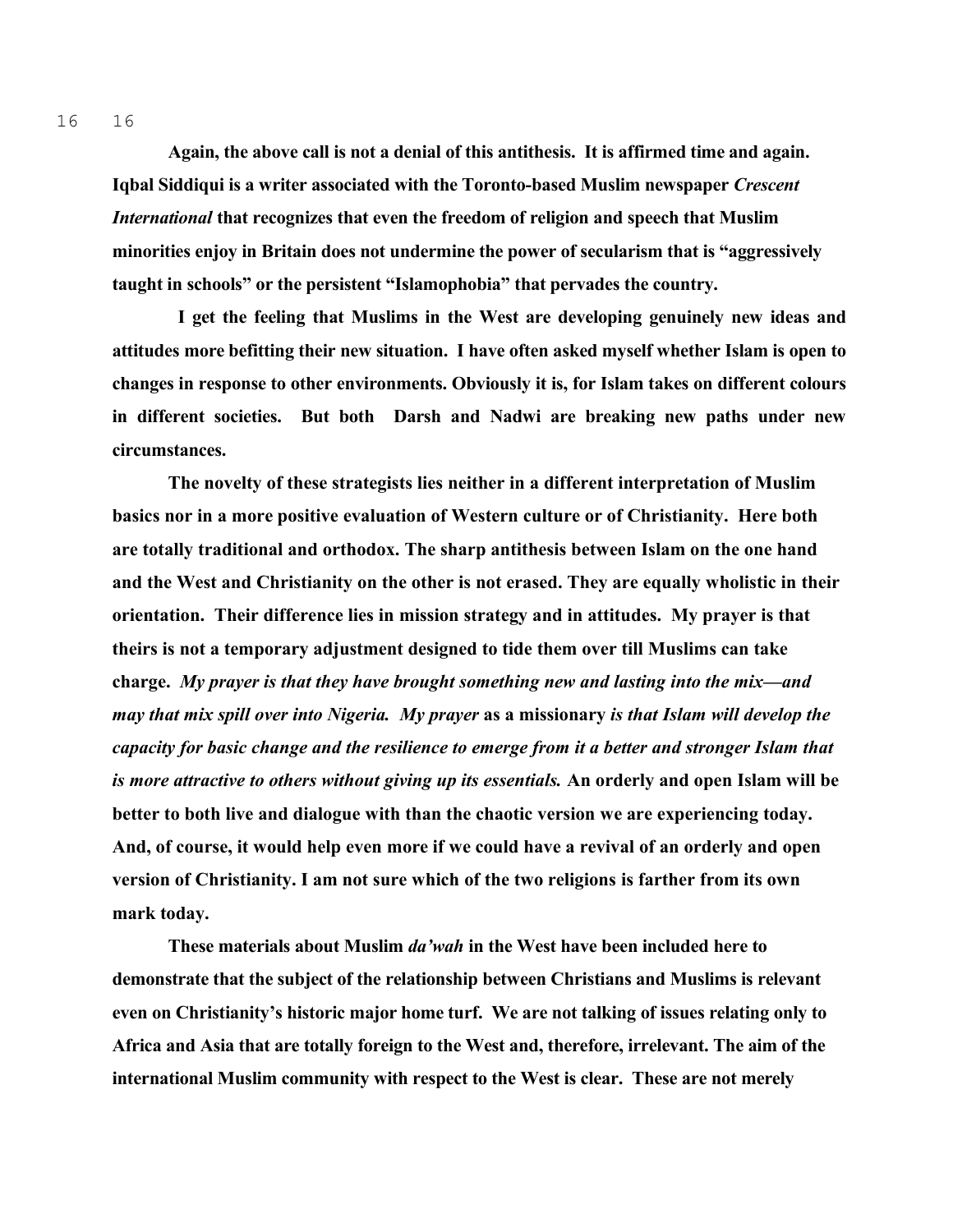**immigrants or refugees; they constitute the vanguard of Islamic** *da'wah,* **of a community that has lots of patience and, in contrast to hasty and superficial Christian missionary strategists with their little ecclesiastically-oriented five-year plans, thinks in terms of generations and centuries, of nations and cultures. The Nigerian part of the story is prophetic as to how the** 

**Muslim community is likely to act when they reach the stage of parity with people of other religions. Hence, developments there should be of vital concern to anyone interested in the future of both Nigeria and the West.** 

## *Da'wah in Post-Colonial Nigeria*

 **We can point to two very prominent** *jihads* **in Nigeria's past as examples of** *da'wah.* **The first is that of Usman Dan Fodio, the famous jihadist of the Napoleonic era, more than a century before the country of Nigeria was created. The second is that of Sir Ahmadu Bello, the Sardauna, the Sultan of Sokoto, Premier of the Northern Region, who was killed in the first coup of 1966. We will briefly examine the** *da'wah* **strategy of the latter, a powerful ruler who described his autobiography as the story of an "attempt … to do his duty by his people and the principles of his religion."[28](#page-16-0) Among those principles was the determination to harness all the resources of his government to the demands of** *da'wah* **in Nigeria.** 

**Sir Bello took it upon himself to "consolidate" the mission of Dan Fodio.[29](#page-16-1) He would complete the "Islamization of all the people." During his younger days, the Sardauna publicly proposed that if the people in southern Nigeria wished a united country, they "should embrace the religion of the prophet."[30](#page-16-2) He had at his fingertips all the powers of the Northern Nigerian government and he used all of them for the advance of Islam without embarrassment. It was one of the basic goals of his government. The first six years of Nigeria's independence were marked by "a political situation that was so integrated with Islam that a separation would be impossible," according to Gilliland. Politics, government and da'wah were one for him.[31](#page-16-3) His lavish missionary journeys were at the expense of the** 

<span id="page-16-0"></span><sup>28</sup> P. ix.

<span id="page-16-1"></span><sup>29</sup> Byang, p. 54.

<span id="page-16-2"></span><sup>30</sup> Gilliland, p. 159. Gilliland borrowed these two quotations from Ahmadu Bello, *My life* (no page number given) and from James S. Coleman, *Nigeria: Background to Nationalism*, p. 361.

<span id="page-16-3"></span> $31$  Gilliland, p. 158.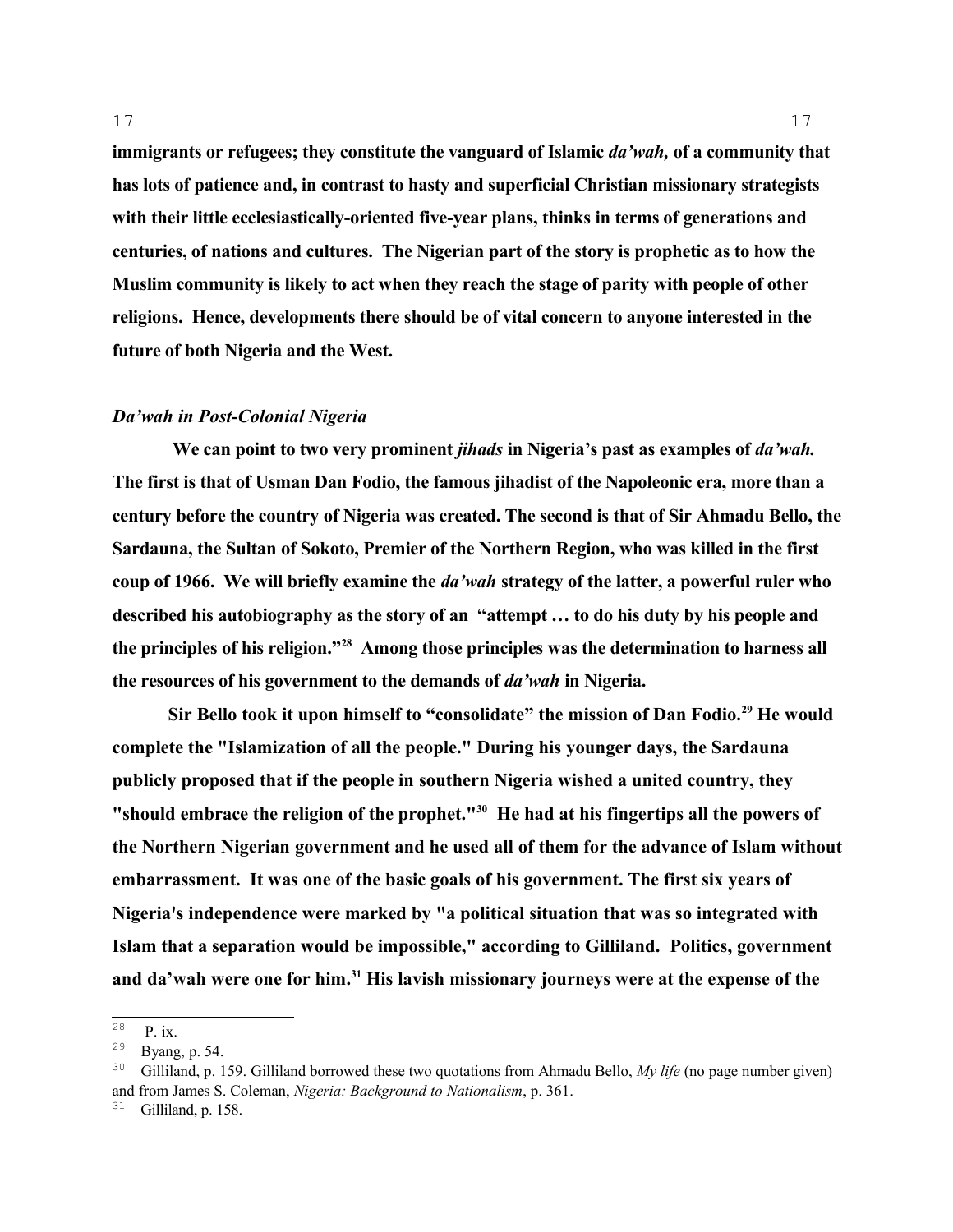18 18

> **government, including the many gifts he left with new converts. His international prestige brought in millions of pounds from abroad that generously complemented indigenous funds. He aimed at all levels of society: communities and their chiefs, individuals and even at the civil servants.**

> **In his capacity as Vice President of the World Muslim League or Congress, Bello stated the following in an address to that League:**

**It is a most difficult task for any individual to carry out a big expansion work of our great religion. It is therefore necessary for us to bring our heads together and formulate a** *master plan[32](#page-17-0)* **and efficient organization which will be able to withstand the present day world of competition. I have personally devoted my life to the cause of Islam and… am sacrificing… all that I possess towards that cause.[33](#page-17-1)**

**Paden gives a graphic picture of the Sardauna's first missionary journey. It was to Kuta, Niger State, in September, 1963. The Sardauna's retinue included the Grand Khadi, the Speaker of the Northern House of Assembly, four regional ministers, two provincial secretaries, the Provincial Secretary, various chiefs, an assortment of officials of various local as well as the regional government and members of the NPC, a mission agency under the thin guise of a political party. In a hierarchical society where people have almost a mystical regard for such authorities, this was like pulling out all the stops on behalf of Islam at government expense. 1357 Traditionalists out of a total population of 8870 were converted. Not a bad day's haul! This was only the first of many such tours all over the North.** 

**Another example of a typical Sardauna missionary journey was to Jalingo, now the capital of Taraba State. The purpose was "to take up the cause of Uthman dan Fodio in a peaceful** *jihad* **which changes hearts of people." Muslims, Bello assured his audience, were increasing and the party[34](#page-17-2) would soon become "one for all the people." He then gave a cheque of 1,000 pounds to the emir to be used for the spreading of Islam. The more than 300 converts** 

<span id="page-17-0"></span><sup>32</sup> Nigerian Christians have repeatedly warned about a Muslim master plan to take over the country. Skeptics, a group from which I only slowly extracted myself, reject this notion as an invalid conspiracy theory. However, here it is in an important speech by the Sardauna. He repeats the idea later in his speech. It is clearly no figment of an imagination fueled by some fake conspiracy theory.

<span id="page-17-1"></span><sup>33</sup> Paden, p. 540.

<span id="page-17-2"></span><sup>&</sup>lt;sup>34</sup> "The party" refers to Northern Peoples' Congress (NPC), a party closely affiliated with the Northern Muslim establishment of the day and the party in power in the North.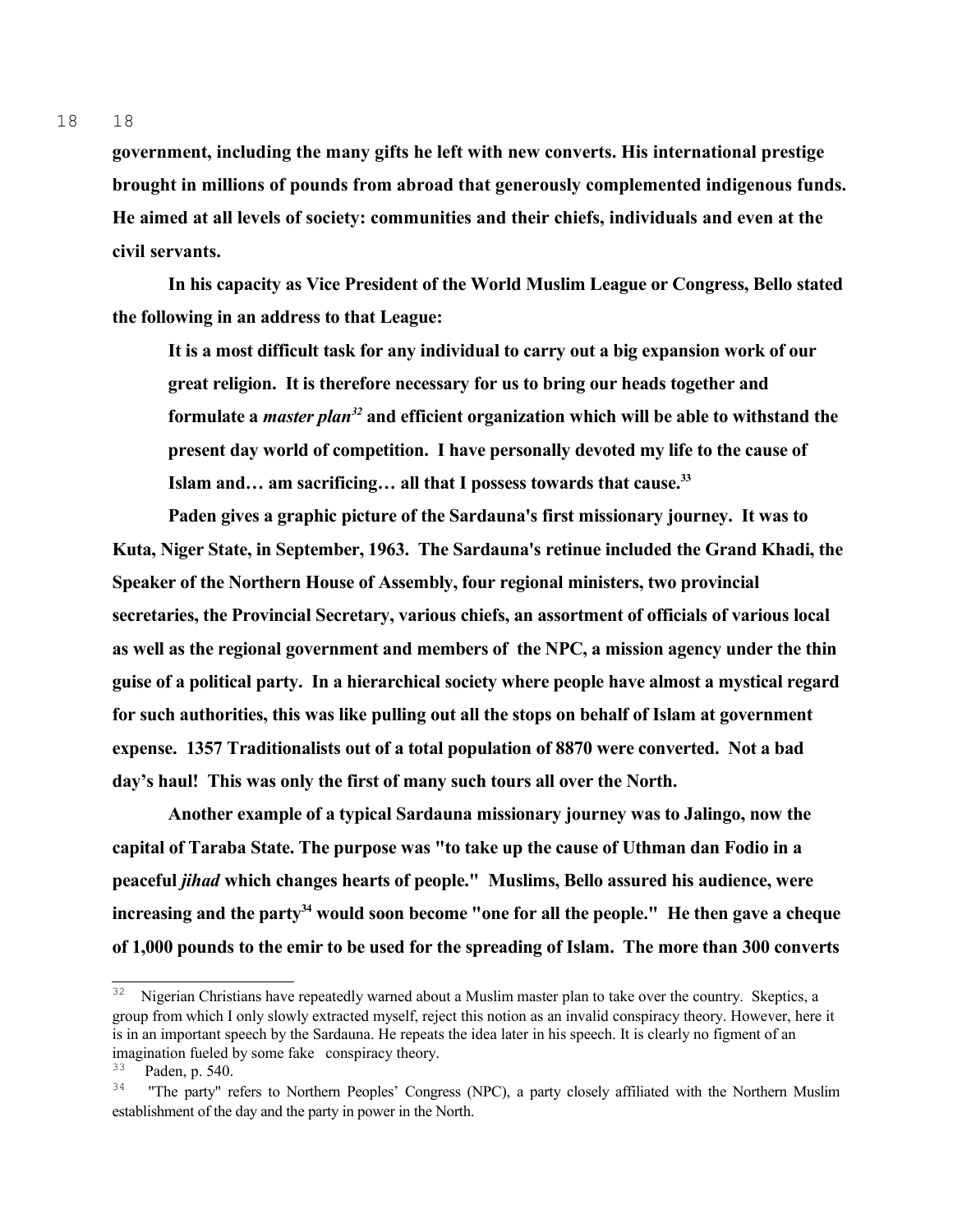**present were each given a new gown and prayer beads.**

**All the powers, authority, prestige and wealth of the government were dedicated to Muslim da'wah. In terms of protocol, all the area chiefs would be present at such occasions, but only the Muslim chiefs would sit close to the Sardauna. Whenever a non-Muslim chief would meet him, the Bello would refuse to shake hands with him. Thus their position in the hierarchy of power was made obvious. Each district head was ordered to produce a number of converts from among mostly Traditionalist peoples. In other words, non-Muslim chiefs who knew on which side their bread was buttered, ended up recruiting people for a religion they did not really want for themselves--but few Muslims would have qualms about such minor issues. Even new traditional titles were concocted to be distributed among the new sheep, a temptation few Nigerians can withstand. Where his NPC party did not have strong support, he might build a mosque to bolster his local popularity.** 

**Similar stunts were pulled among politicians and civil servants. Local politicians, often Christian, accepted the Sardauna's invitation to Islam and then embarked on their own local mission, one coming in with over 6000 converts.** 

**Promotion in the civil service was often influenced by one's religion. Though some of the Sardauna's advisors opposed such use of government resources, Alhaji Kaita, a prominent leader, commented that "the conversion of pagans did not harm anyone. After all, pagans have no religion"[35](#page-18-0)--an attitude of contempt all too common among Nigerian Muslims.**

**Bello himself, in his speech to the World Muslim League, summarizes the efforts he has expended in this mission. He has built mosques for new converts. Islam is to be taught in all government schools. A Qur'anic Teachers Training College has been opened to provide teachers. Qur'anic schools are developed throughout the Region. An Arabic faculty has been established at ABU. The JNI has been founded under his tutelage for the training of missionaries. From November, 1963 till March, 1964, Bello claims to have converted 60,000 individuals![36](#page-18-1)** 

**Many converted to Islam for the political and economic benefits the Sardauna held** 

<span id="page-18-0"></span><sup>35</sup> Kukah, pp. 20-23. Gilliland, pp. 163-164.

<span id="page-18-1"></span><sup>36</sup> Padan, pp. 540-541.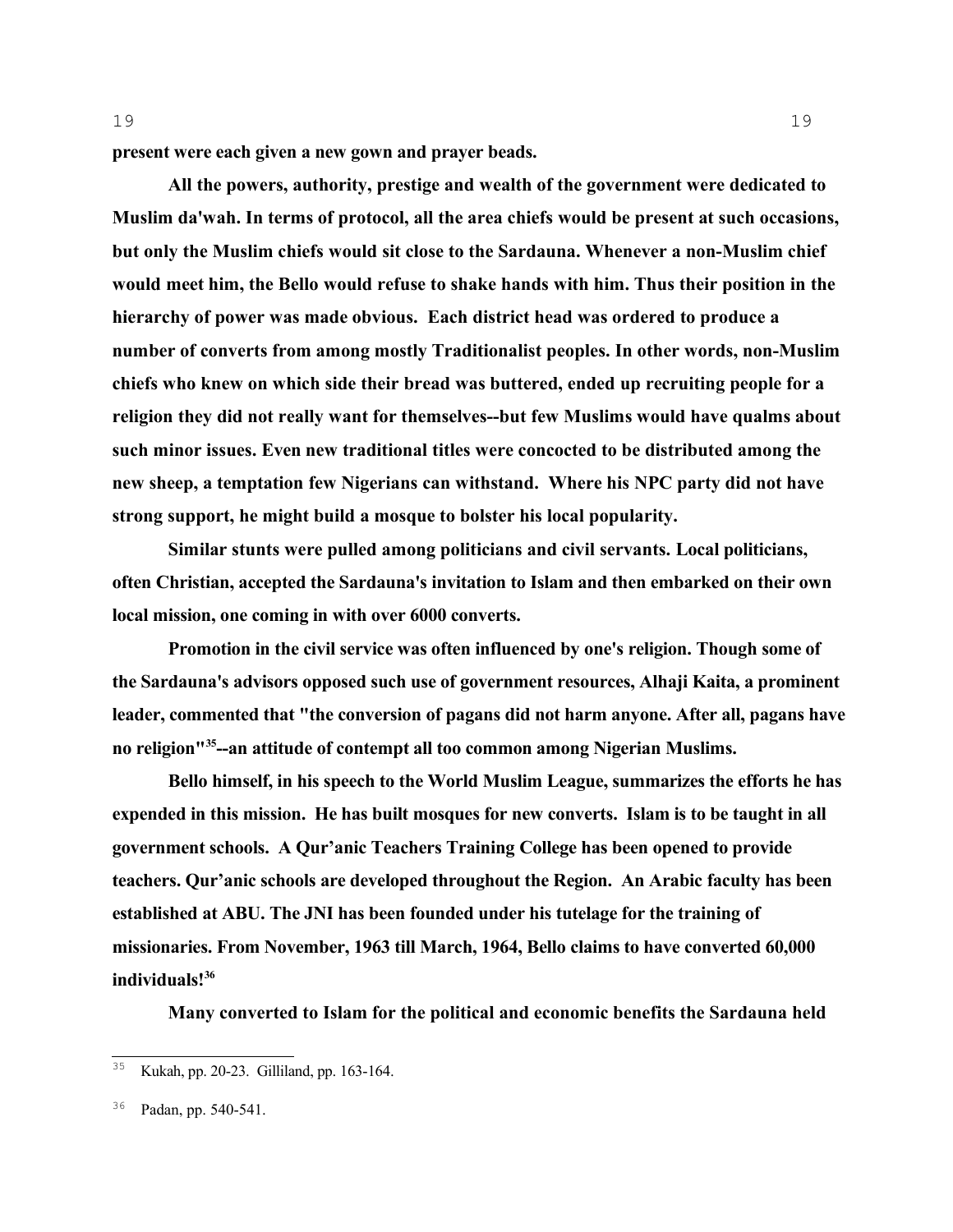20 20

> **before them. Throughout my years in Nigeria, from 1966 till 1996, I kept hearing stories about Muslim civil servants, army officers, governors, chiefs and others who had been bought over from Christianity to Islam. Many traditional chiefs converted. Some Christian chiefs converted a second time, first from ATR to Christianity and now to Islam. A case in point was a chief in the Rukuba area, close to Jos. Thousands brought into the fold--100,000 in Zaria and Niger provinces alone.[37](#page-19-0)**

> **Yahaya Kwande was a Christian who became a Muslim[38](#page-19-1) and who subsequently became a powerful politician and businessman. His purpose may have been less selfish, but it was equally pragmatic, namely to infiltrate the party in power, the NPC, ostensibly to defend the interests of his own people in Shendam, who were largely a mixture of Traditionalists and Christians. That, at least, is the justification he offered. When he explained himself, he received a major shock: his attempt was seen as subversive of NPC and the northern establishment. He was said to be opposed to the Sardauna's missionary campaigns.[39](#page-19-2)**

**The campaign drew the attention of the press, both friendly and hostile, and became a major subject. It is now dubbed "***jihad***," "Muslim crusade" or "holy war." "Sardauna declares Holy War," shrieks one headline. "Islamic Campaign Breaks through Christian Fortress... 9,000 become Muslims in Jos," screams another. The number of converts everywhere runs into the thousands--3000 at Chafe; 6000 at Kotorkoshi; 9800 at Karoma; 7000 in Argungu.[40](#page-19-3)**

**At least, the campaign** *seemed* **successful, what with all these impressive numbers. Gilliland throws doubt on their long-term effectiveness and asserts that upon the death of the Sardauna, many reverted to their earlier religion.[41](#page-19-4) I have no doubt that a considerable number did so revert, but I also have met and heard of enough cases who years later were still Muslim.**

**Here we have a campaign aimed at a people who proved ready to sell their souls for** 

<span id="page-19-0"></span><sup>37</sup> Paden, pp. 540-541.

<span id="page-19-1"></span><sup>38</sup> His wife remained a Christian, apparently without being pressured to become Muslim. That is an unusual arrangement.

<span id="page-19-2"></span> $\frac{39}{40}$  Kukah, p. 11.

<span id="page-19-3"></span>Paden, pp. 566-569.

<span id="page-19-4"></span><sup>41</sup> Pp. 164-165, 183.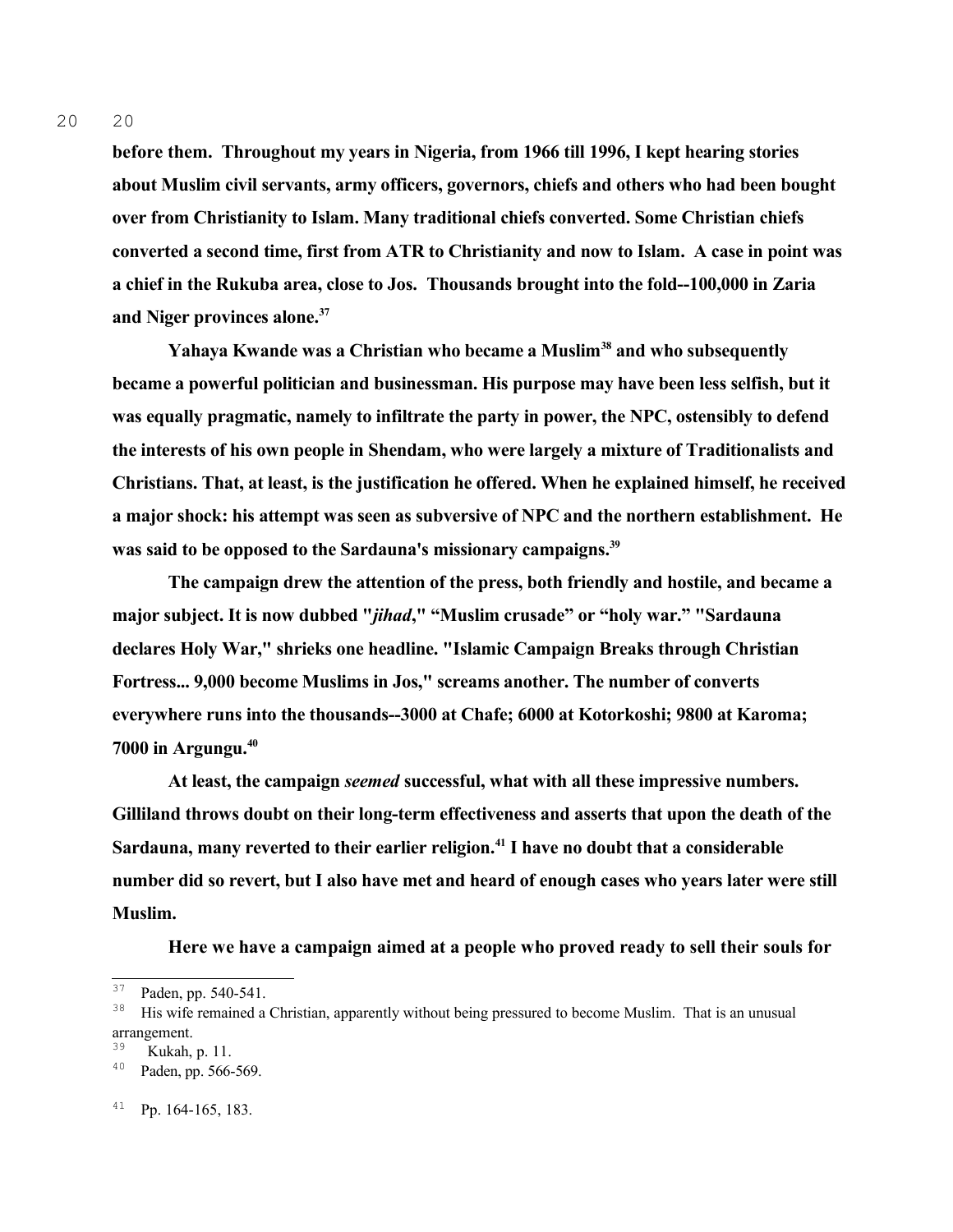**money and power. The Sardauna understood his people very well. He knew what made them tick. Beneath all his efforts lay his awareness of the substratum of African Traditional Religion (ATR) in the bosom of his people. The essential aim of ATR is not to serve God but to exploit spiritual forces for the benefit of the community in the past, but now, just as often, for the benefit of individuals. It is not truth that is important but pragmatic goals of ethnic or personal advancement. It is the influence of ATR in the hearts of Nigerian Christians and Muslims that is the compelling engine. It is especially Yorubas who rather freely admit this strong tendency towards syncretism on their part. Religion harnessed to human ambitions and subservient to them. How else can you explain the absurd journey of many from ATR to Christianity to Islam and then, for some, back to either Christianity or ATR? We have here a case of a religion, a worldview, that subsumes the spiritual under the material, the religious to the economic.[42](#page-20-0)**

21

**. I wish to avoid a serious misunderstanding. The above does not imply that all convert to Islam for false, ulterior, or non-spiritual motives. Nor do all convert due to force or pressure. The personal testimonies of converts published in the regular column, "My Choice," in** *The Pen* **seem genuine enough and made by free choice, not infrequently in the face of opposition from family and friends.[43](#page-20-1)**

*Da'wah in Contemporary Nigeria* 

<span id="page-20-0"></span><sup>42</sup> See my "Old Wine in New Skins" for further explanation of this phenomenon. We have here a sort of convergence of Kuyperian and Marxist thought. Kuyperianism defines the human person as basically a religious being, while Marxism opts for an economic definition. In this ATR convergence, the economic aspect of life has been idolized and represents the essence of the religion.

<span id="page-20-1"></span><sup>43</sup> Kahdija Fezoui of England. *The Pen*, 18 Nov/88, pp. 7, 15. Mussa Rwechunguar of Tanganyika. 24 Feb/89, p. 11. Abdul-Aziz Apenyo (country not identified). 7 Apr/89, p. 11. Musa Alhassan of Ghana. 15 Feb/91, p. 6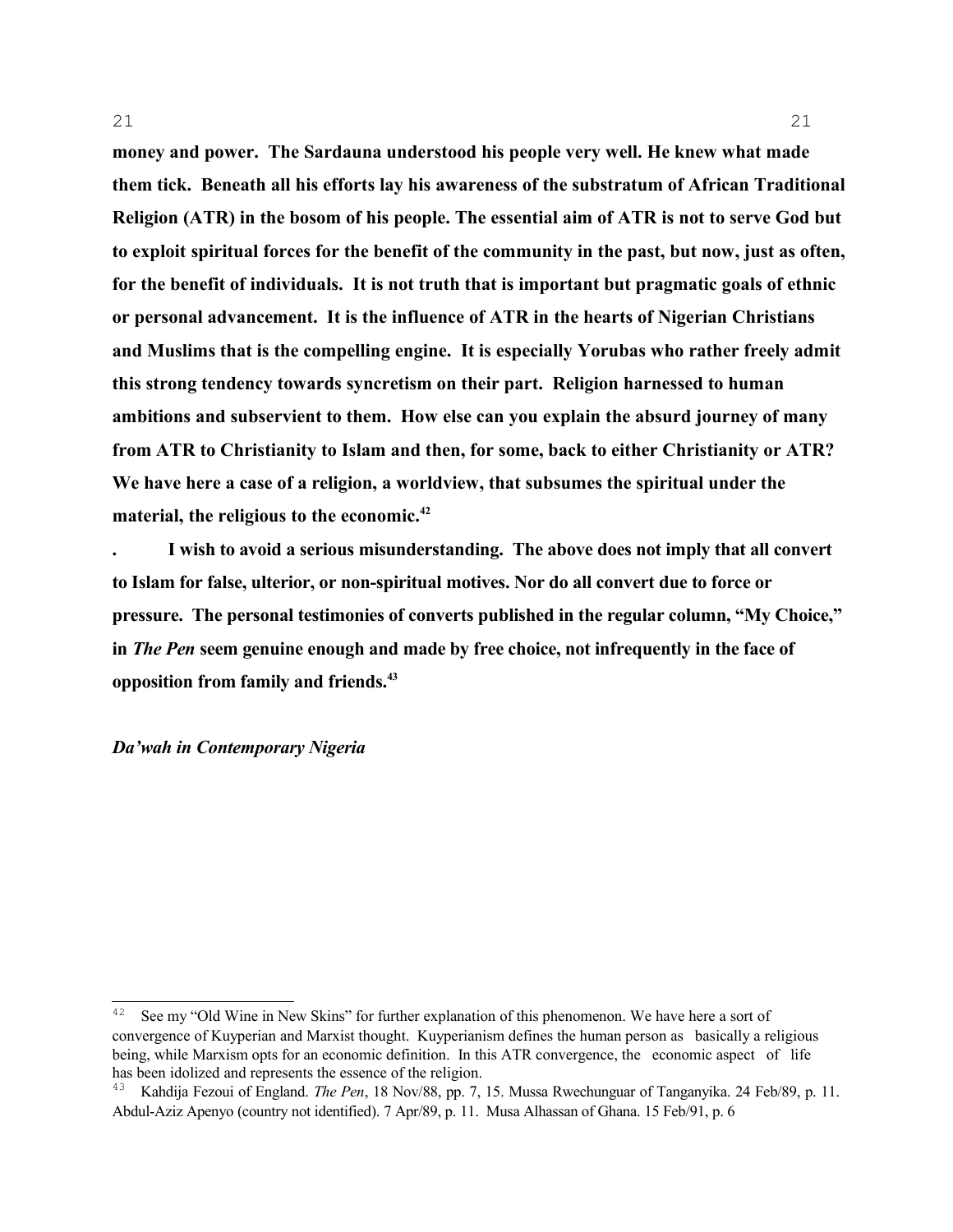**When we turn to contemporary Nigeria, da'wah language becomes much more aggressive, more militant and much more coarse,***[44](#page-21-0)* **more so than both the language of strategists in the West and that of the Sardauna era in Nigeria. Things have changed since that era. At that time, the Christian community was still largely quietist in its approach to both Muslims and government.** 

**The roots of this quietism were several. First, it was an attitude inherited from their forebears. Secondly, they were a minority, though significant and growing. Thirdly they inherited an evangelical, pietistic, apolitical type of Christianity from their missionaries.**

**That quietism was the major reason the Government could so easily take over Christian schools and hospitals in the 1970s during the days of Gowon. However, that takeover stimulated Christians to take a second look at themselves. In addition, the shari'a debate of the mid-70s and the religious riots of the 80s have radicalized Christians and turned them into a more aggressive community. Furthermore, the number of Christians has exploded since then. And then there were the campaigns of the Institute of Church and Society in both Ibadan and Jos, through its conferences and publications, for a more wholistic Christianity that contributed significantly to this awakening.** 

**This new situation tends to bring out the more aggressive and militant side of Muslims. It makes them uneasy and nervous. They do not know how to behave in such an ambivalent situation. They have so much power and so many millions of adherents. By all rights, they should be able to impose their stamp on the nation. Alas, they are prevented by the countervailing power of despised Christians, mere** *arna***. In the case of radicals, they are downright enraged about this insult and they are ashamed before their foreign co-religionists at not being able to fly the Muslim flag over their country.**

**Nigeria's Activists remain well within the fold of Muslim wholism. They repeat this concept almost** *ad nauseam.* **No room for Western compartmentalization of life and religion. No nature/grace dichotomy in Islam. The anemic dualism of Western Christianity imported into Nigeria is treated with great contempt and hostility by these Muslims. They sense deeply** 

<span id="page-21-0"></span><sup>&</sup>lt;sup>44</sup> I avoid using the word "radical" here. It refers to roots but is often misused to mean "aggressive" or "militant." Nadwi is much calmer in his expression than are contemporary Nigerian activists, and more polite, but no less radical.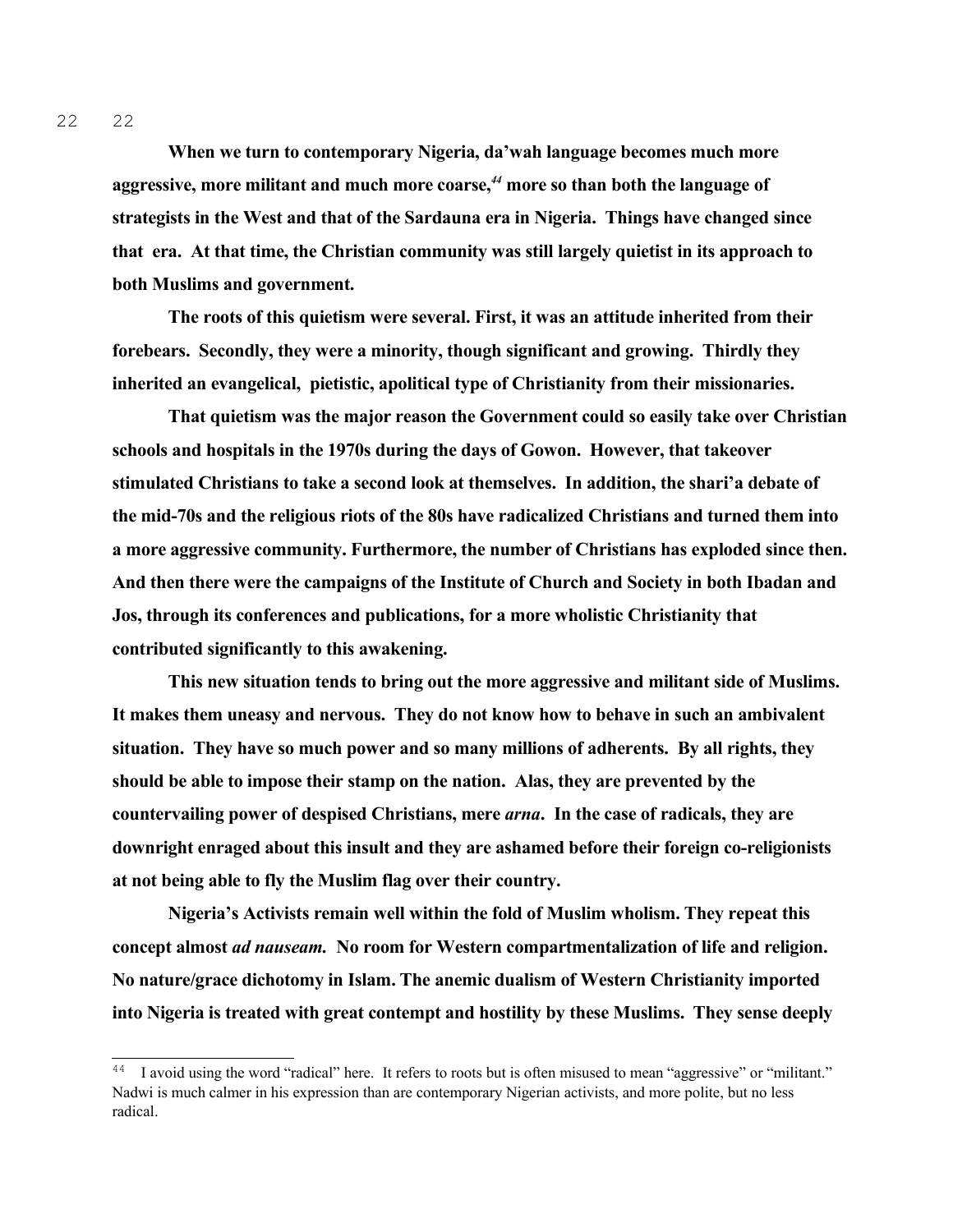**the weaknesses this dualism has bequeathed Nigerian Christianity. Here is located an important seed for the Christian-Muslim clashes of the last few decades. Aminudeen Abubakar, a fully representative writer, affirms this strongly in the Hausa language:**

*Addininmu... babu wata matsalar da babu a cikinsa. Wadansu su na cewa babu ruwan Musulunci da siyasa. To, addinin Musulunci kuwa, kashi tara bisa goma duk siyasa ce. Manzon Allah (S.A.W.) ya na cewa:- "Addini shi ne Mu'amalla." To, mu'amala kuwa ita ce siyasa. Bature shi ne ya fassara siyasa da cewa ita ce "Bakar Wasa." To, mu kuwa a Musulunci, siyasa ita ce hanyar rayuwa.***[45](#page-22-0)** 

**A religion that is so wholistic and so political, one that is, moreover, so infatuated with itself and so proud, will have no qualms to unilaterally harness all the powers and resources of the government in its mission. And so we witness on a grand scale the open continuation of the Sardauna's method without embarrassment. In twin paper, I have already referred to the use of Federal radio and television stations on behalf of Islam. Of course,** *the entire pilgrimage setup, largely on behalf of no more than a quarter of the population[46](#page-22-1)* **is a clear example. Think of the huge government expenditures on its national and state offices and officers, its handling of travel affairs and airlines, its offices and other facilities in Saudi and, above all, its many thousands of participants with government subsidies. A huge government expenditure indeed for what is at least** *meant* **to be a purely religious ritual for a minority group.**

**Another huge case in point is the entire establishment of sultan and emirs, leaders of the Muslim community, all of them both appointed and paid by the government. It is with government funds that emirs are "to safeguard the… shari'a." They are "to ensure that the Shari'a is supreme and the Muslims first and free citizens." They are to "ensure the safety, supremacy and sanctity of the faith and practice" of the people. "The people" referred to here are the Muslim people. Never mind the others. They are not even worthy of consideration.** 

<span id="page-22-0"></span><sup>45</sup> Translation: "There is nothing that does not concern our religion. Some people say that Islam has nothing to do with politics. The truth is that nine-tenth of all Muslim concerns are political in nature. The Prophet of God (....) says, '.... that is politics.' Europeans call politics a 'dirty game,' but to us Muslims politics is our way of life" (*Alkalami*, 31 Mar/89, p. 11.)

<span id="page-22-1"></span><sup>46</sup> The "less than a quarter of the population" formula is based on the assumption that Traditionalists comprise about ten percent of the population and Christians about 47 percent. This leaves some 43% Muslims. Of these about half are women of which very few do the *hajj*. That leaves us with some 25 percent of the population from which to draw.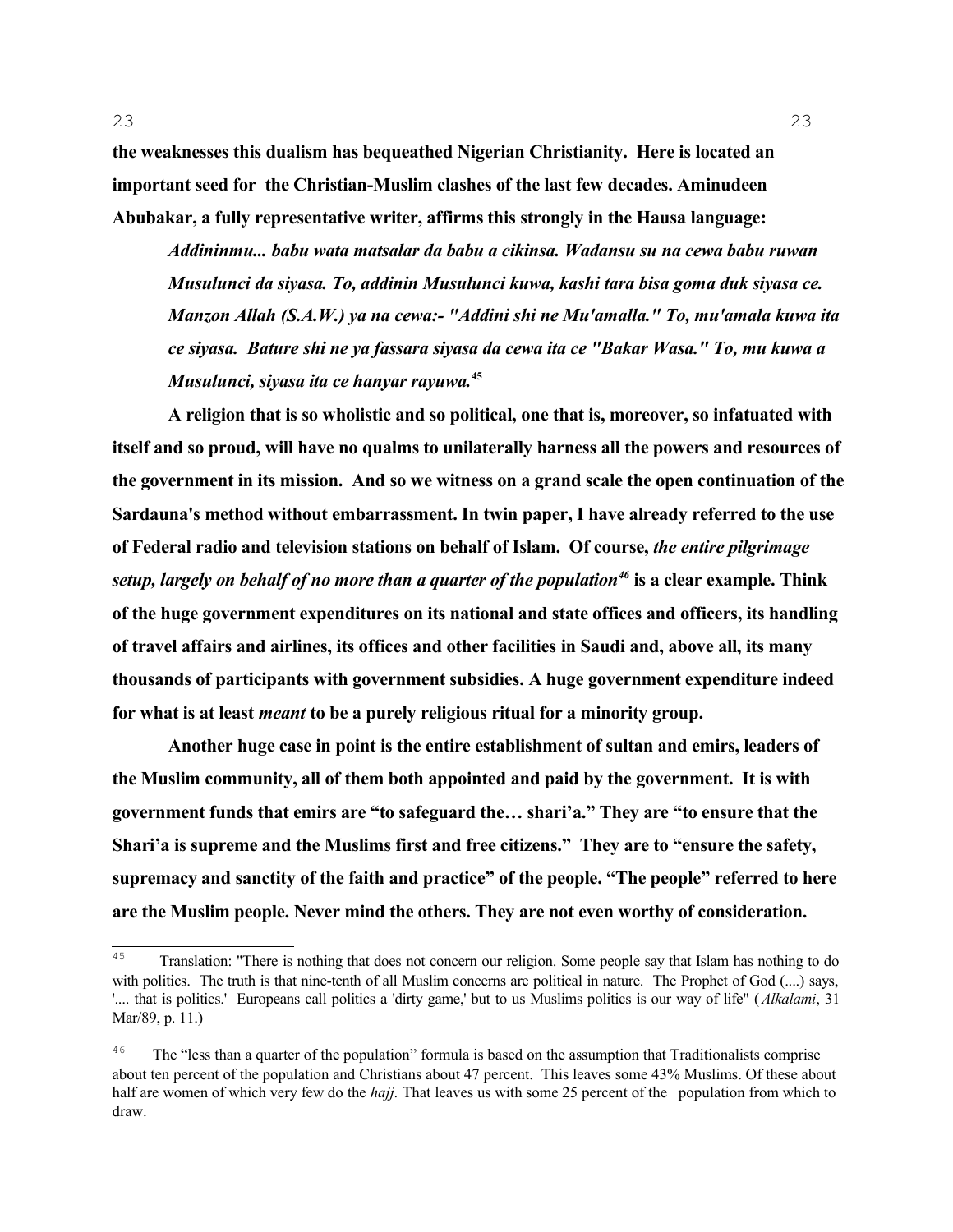*The Pen's* **critique of the emirs is precisely that they have not defended the incorporation of the Shari'a into the national constitution.[47](#page-23-0)**

**The governments, federal as well as several of the northern states, are involved in all kinds of Muslim projects. They build mosques in public institutions such as airports, schools, government offices, governors' residences, often at public expense. Abattoirs, paid out of public coffers, are treated like Muslim property where only Muslim slaughter rites are allowed. Only animals acceptable to Islam may be slaughtered at these public institutions. Christian attempts to break such public Muslim monopolies have led to violence in various places and to significant bloodshed in Tafawa Balewa area of Bauchi state.** 

**Sometimes the government will grudgingly pay towards Christian equivalents as in the case of Abuja with its national mosque and national ecumenical centre. And then there are the various Christian pilgrimage boards sponsored by various state governments.**

**Possibly taking their cue from the Sardauna, the Northern Board for Arab and Islamic Studies has been putting pressures on the federal and northern state governments to uplift Muslim educational institutions, especially the Qur'anic schools. "It is the duty of the Northern States Governments to give Quranic education a proper place in the new national policy on education… in a way that it would be more beneficial to Quranic pupils." The Board further calls for governmental support, recognition and monitoring of the entire Muslim educational establishment. Finally, it asks the government to organize competition events in the memorization and recitation of the Qur'an as well as quizzes, debates and dramas to be used for the mass media.[48](#page-23-1)** 

**Some of these state governments indeed do try in various ways to improve the Qur'anic schools one finds in all Muslim villages, schools that only teach Islam at a very elementary level. It is boldly announced on the front page that "Gwamnatin Kano Zata Kafa Makarantun Kur'ani."[49](#page-23-2) The state governor had noticed how well Kano children were doing in competitions for Qur'anic recitation and he wanted to give them an further boost. Every local government in the state was to have such a school. On the same page there is a similar** 

<span id="page-23-0"></span><sup>47</sup> *The Pen*, 18 Nov/88, p. 1.

<span id="page-23-1"></span><sup>48</sup> <sup>48</sup> *The Pen,* 24 Feb/89, p. 16.<br><sup>49</sup> *Alkalami*, 31 Mar/89, p. 1.

<span id="page-23-2"></span><sup>49</sup> *Alkalami*, 31 Mar/89, p. 1. "Kano State Government Will Establish Qur'anic Schools."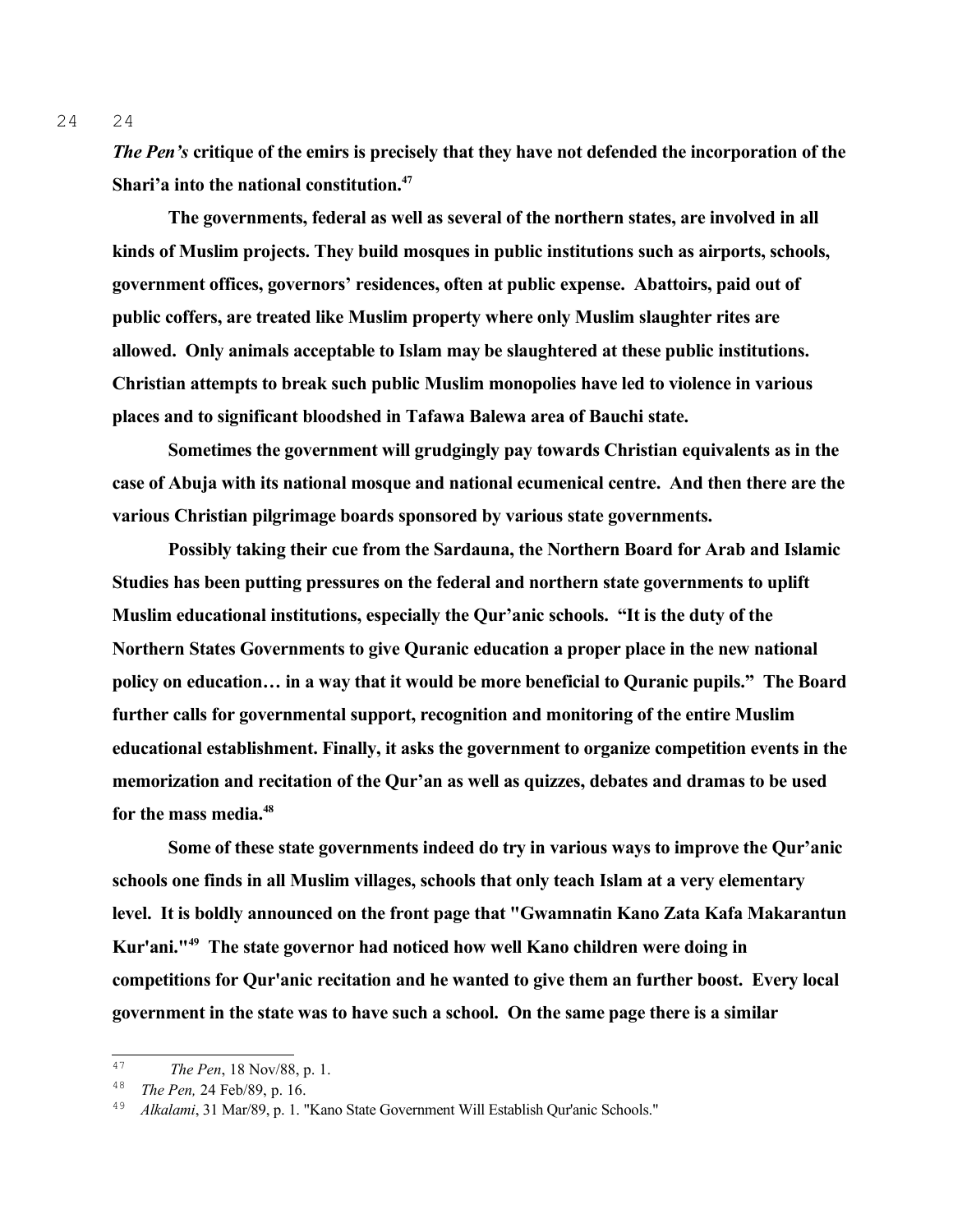**announcement from the Katsina State Government.** 

**Indeed, Muslims expect the Nigerian governments to be fully involved in almost all aspects of their religion. We have seen how they demand not only that the government ban Rushdie's** *Satanic Verses,* **but also that Wole Soyinka, Nigeria's only Nobel scholar, be fired from his government post for supporting Rushdie.**

**Christian missions had established an elaborate network of schools, both primary and secondary, and medical institutions, both clinics and large-scale hospitals. This was not to Muslim liking. During the early 1970s, they somehow were able to persuade or force—who will ever know the real story?—the Christian Military Head of State, the gentle Yakubu Gowon, to take over these institutions in most states. Though traditional Islam officially feels a greater affinity with Christianity than with other worldviews, in this case it preferred to bring these institutions into the camp of secularism, a worldview they positively abhor. They would rather see them destroyed at the hands of undisciplined and corrupt secularists at the expense of students and patients, than leave them in the hands of Christians. No one was surprised when almost all of these institutions were destroyed. It was the natural outcome of Muslim**  *da'wah* **that expects so much from governments, even, apparently, from secular governments, the very type of government against which it bristles. This was** *da'wah* **gone berserk,** *da'wah* **based on unholy anger and thus totally gone astray from its Muslim precepts.** 

**Nigerian Muslims boldly state their claim to an unrestricted right to evangelize. Their insistence on this right, unilateral as it is, is based on aspects of Islam we have already noted. There is their strong sense of a great commission that provides the basic mandate. In addition there are some other factors, namely their admiration for their religion and their notion that Islam is incumbent on everyone.**

**If it is the duty of the government to advance Islam, Muslims cannot tolerate a government that is secular or neutral or that seems to be advancing Christianity. Where they think to recognize government support of Christianity they explode into holy indignation. There is no room for balance or neutrality here. Government has a** *da'wah* **to support all that is true and beautiful—and that means Islam. It is** *not* **to support falsehood—and that surely includes Christianity. Thus, when it is felt that government attitudes or programmes support**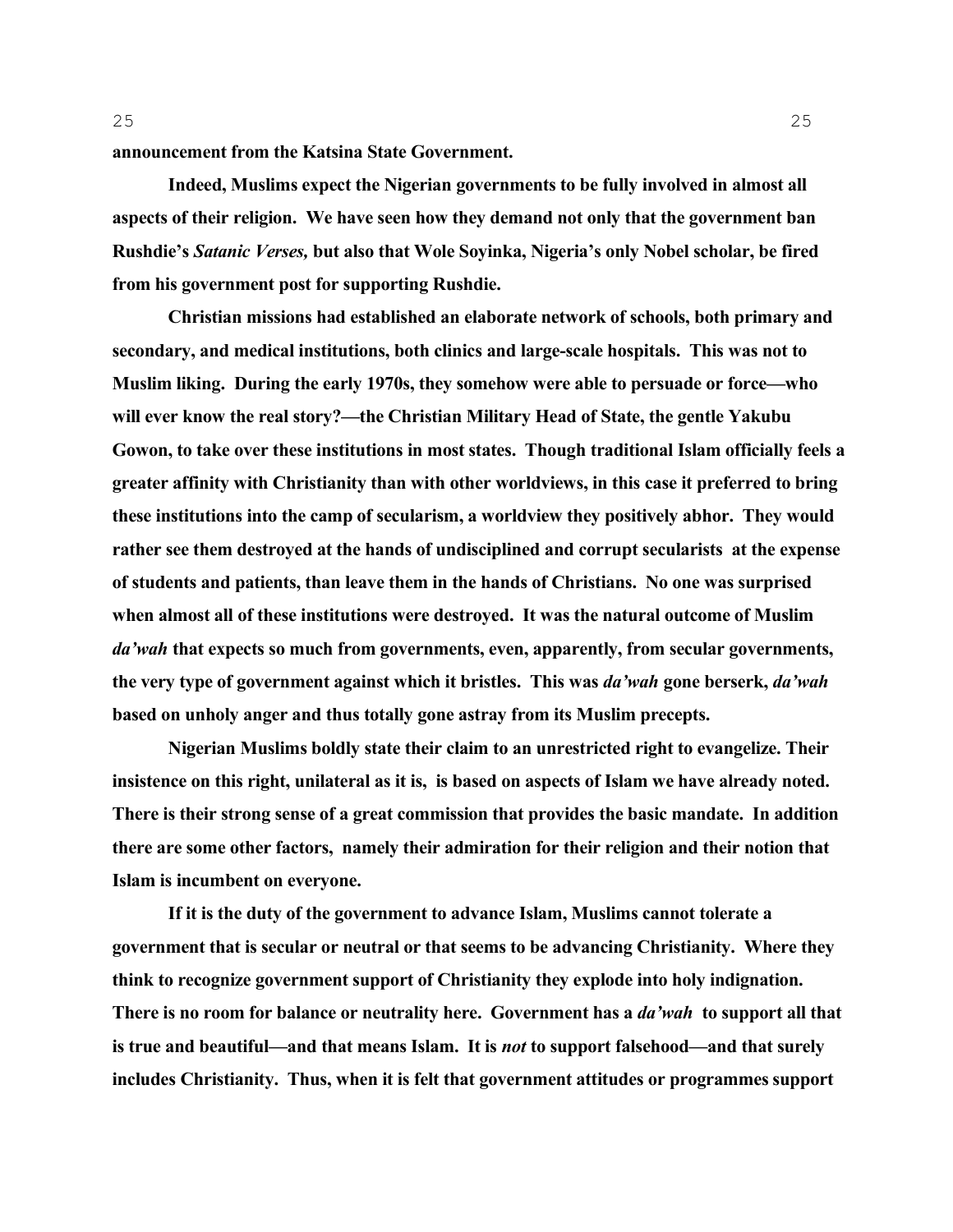26 26

**Christianity, Muslims get very upset, for that is a betrayal of the very purpose of government.** 

**A case in point is the National Youth Service Corps (NYSC), a programme under which all university graduates serve a community for one year in a part of the country other than their own at greatly reduced salaries and at considerably hardship. Adam Ahmad of Bayero University, Kano, presented a lecture to the NYSC Muslim Fellowship in which he stated a commonly held opinion that NYSC is the brainchild of Christians meant to instill non-Muslim ideas into the minds of its Muslim participants. They are forced to sing songs that give glory to the Nigerian nation that may only be given to God. They are forced to do anti-Muslim things at the training camp. There is no provision for doing the five daily prayers. Genders are carelessly mixed while immoral activities such as drinking, gambling and prostitution are regular features.[50](#page-25-0) The article does not make mention of the non-Muslim uniform women have to wear, but it often comes up in such discussions. We have here a betrayal of the government that is supposed to advance Islam.** 

**Muslims raise similar complaints on various issues in various states. The government of Oyo State, where Muslims claim a majority of 65%, allocated only three cabinet positions to Muslims and seven to Christians. Of those seven Christians, three were women, while not a single Muslim woman was appointed. Only two Muslims are found among the Directors Generals of the state. The education ministry had become "a no-go area" for Muslims. All the prominent positions were given to Christians: the Commissioner, the Director General, In addition the Primary Schools Management Board and the Central School Board had Christians as their chairpersons and director generals, with the latter Board having a Christian majority. Furthermore, while Bible knowledge was being taught, the Schools Board refused to recruit teachers for Arabic and Islamic studies. All of this clearly showed the Governor's "total disregard for Muslims," it was claimed. The Muslim community demanded immediate cancellation of Christian Religious Knowledge classes where there was no Muslim equivalent. They also demanded adequate Muslim representation at all levels of government, with a minimum of three Muslim Commissioners, the recruitment of Muslim Religious Knowledge teachers and an immediate stop to "the prosecution and detention of Muslim** 

<span id="page-25-0"></span><sup>50</sup>Mukhtar Zabairu Sirajo, "An Yi Tir da Shirin Bautar Kasa." *Alkalami*, 14 Apr/89, p. 2.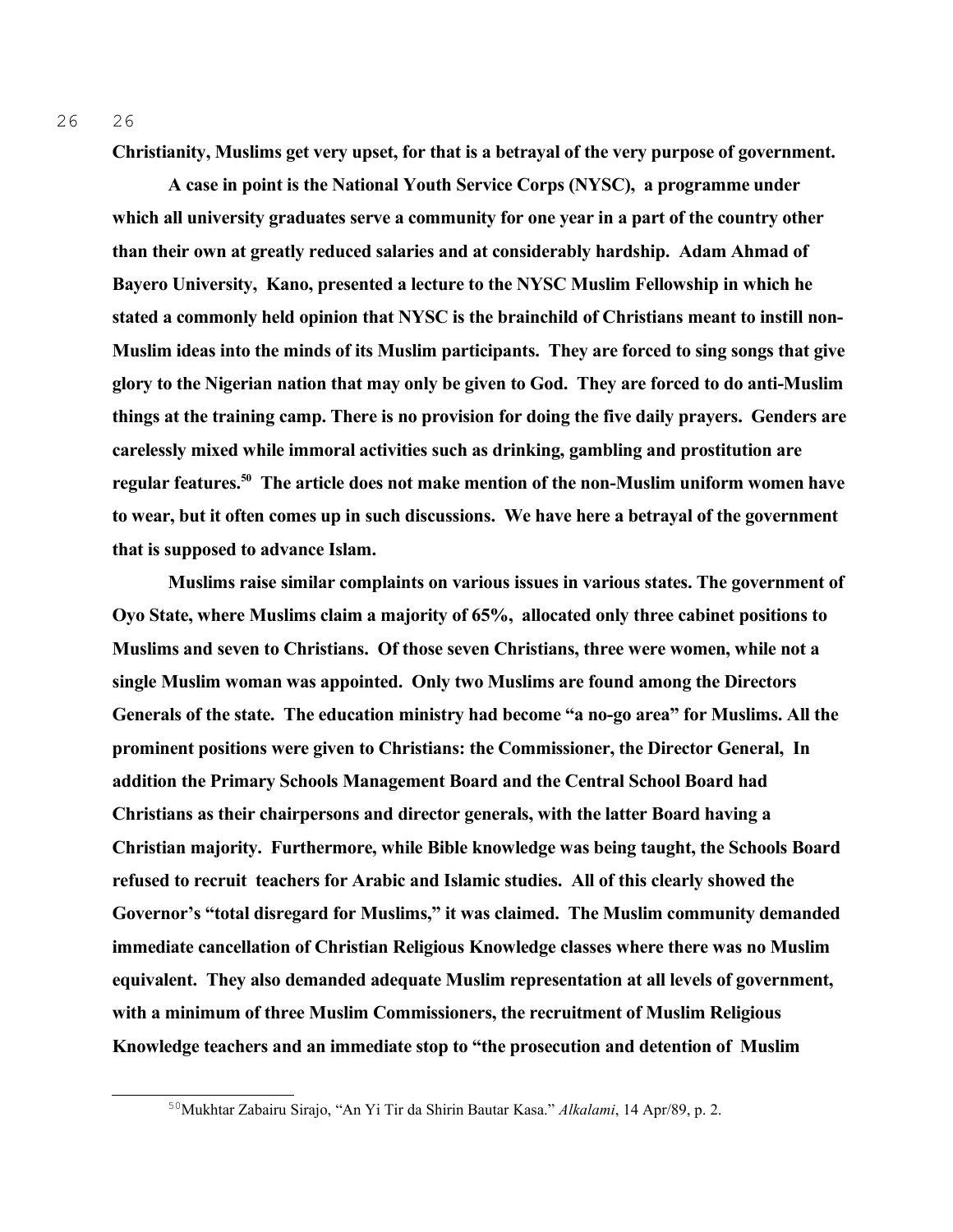**leaders without offence."[51](#page-26-0)** 

**The reverse discrimination against Christians is no problem at all to Muslims. How many Christians occupy prominent government positions in the far northern states? Faruk Umar calmly observes that Christians were unhappy with the government of Buhari "because most of his appointees, including the next-in-command, were Muslims."[52](#page-26-1) He expresses no concern about this situation. Of course not: Muslims are in control. That's the way it is supposed to be. Again, that amazing naïveté and insensitivity Muslims keep displaying in a context where such one-sidedness is a major contributor to instability and restlessness especially when it is skewed against Muslims as in the case of Oyo.** 

**Education is an area where Muslims frequently complain. Abubukar Muahmmad Makwalla draws the attention of Muslims to the alleged "calculated conspiracy to indoctrinate Muslim children in nursery schools… into the Christian faith." Maakwalla calls on the authorities to take "absolute control over nursery schools to avoid manipulation of one religion over another…. In the alternative, Islamic scholars should be dispatched to nursery schools to teach … Islamic knowledge." Muslims must establish their own schools to prevent subjecting children to Christian evangelism. All of this is seen by the author as one "grand conspiracy."[53](#page-26-2)**

**Another educational example is from Oshogbo, Osun State, where Muslims, probably without government funds or permission, built a mosque on the campus of a secondary school founded by Christians but confiscated by an earlier state government. The state's Governor, a Christian and, apparently, a strong member of CAN, banned its use in response to a petition from CAN to the government. Muslims argued for its legitimacy on the ground that no one would be forced to attend its services. The fact that the school was built by Christians was as irrelevant to them as was the affront of this mosque to the Christian founders of the school.[54](#page-26-3)**

**It appears that Muslim leaders watch Christian missionaries closely. Faruk Umar, a staff member of the Bureau for Islamic Propagation, the publisher of** *The Pen* **and** *Alkalami***, presented a lecture on the subject at the 7th Islamic Conference at Tehran in 1989. Here he** 

<span id="page-26-0"></span><sup>51</sup> "Muslims Decry Composition of Oyo Cabinet." *The Pen*, 24 Feb/89, pp. 1-2.

<span id="page-26-2"></span><span id="page-26-1"></span><sup>52</sup>F. Umar, *The Pen*, 24 Feb/89, p. 12

<sup>53</sup>A. M. Makwalla, "Systematic Indoctrination of Muslim Children into Christianity in Nursery Schools." *The Pen*, 24 Feb/89, p. 13.

<span id="page-26-3"></span><sup>54</sup> *Al-Madinah*, Nov/95, p. 24.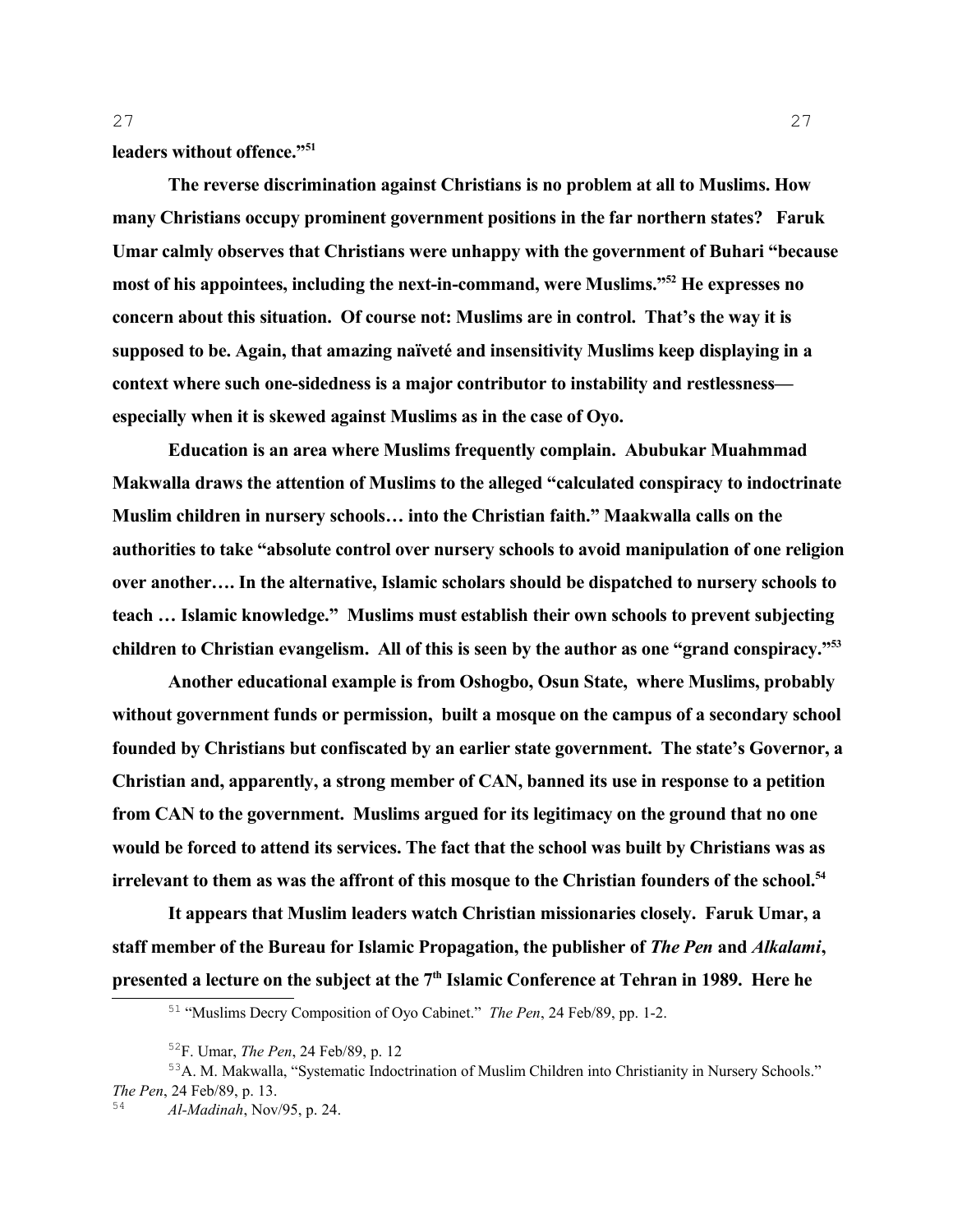**covers a wide range of subjects, including not only traditional missionary topics but also the international policies of the West, subsuming them all under one heading as if Western politics and Christian missions are all under one management. Though the uninitiated non-Muslim may be surprised at such a wide approach, it represents a typical Muslim wholistic view that subsumes international politics under** *da'wah,* **but that so totally misinterprets the Western missionary scene by the imposition of the Muslim** *da'wah* **model that it seems almost ridiculous.[55](#page-27-0) It is attached as an appendix below.\*** 

**Muslim** *da'wah* **is stimulated by the current Christian challenge. With Christianity having gained rapidly in numbers since the 1960s and probably having overtaken Muslims in numbers, the Muslim community understandably feels threatened. This has considerably enhanced their sense of evangelistic urgency and put it clearly on the front burner. The realization that many of these converts are from Islam, has turned the urgency into an emergency. Publicly, they ignore the trend and pretend that such conversions are minimal, while they continue to insist on being the majority religion.[56](#page-27-1)** 

**In spite of the blatant Muslim aggressive approach to** *da'wah***, using all public resources, they deny that same right to Christians. When a Muslim does so convert, Islam often turns to violence. In fact, a Muslim convert to Christianity becomes largely a** *persona non grata***, an unwanted person. In Nigeria, this is not due to any official law or constitution, but strictly to what I can only call general Muslim intolerance. I can think of no more appropriate term for it.** 

**The strangest thing here is the general Muslim surprise when they are accused of intolerance. They will point to their history of tolerance and claim that through the centuries they have shown more tolerance than other religions. That may be so. Nevertheless, to me such Muslim surprise is nothing short of amazing, when they know very well they do not allow conversion from Islam and will oppose it fiercely with all the weapons at their disposal, foul and fair. No, none really foul, for in this context even the foulest becomes fair, if not** 

28

<span id="page-27-1"></span><span id="page-27-0"></span><sup>55</sup>F. Umar, *The Pen*, 24 Feb/89, p. 12.

<sup>&</sup>lt;sup>56</sup> I have personally met numerous Christians from Muslim backgrounds, including some of the most prominent Christians in the country such as Ishaya Audu, Tanko Yusuf, Christopher Abashiya, Haruna Dandaura. One finds them everywhere among grass root Christians, with many of them being ardent evangelists. This trend is neither a figment of the imagination nor a propaganda ploy as we shall see later in this document.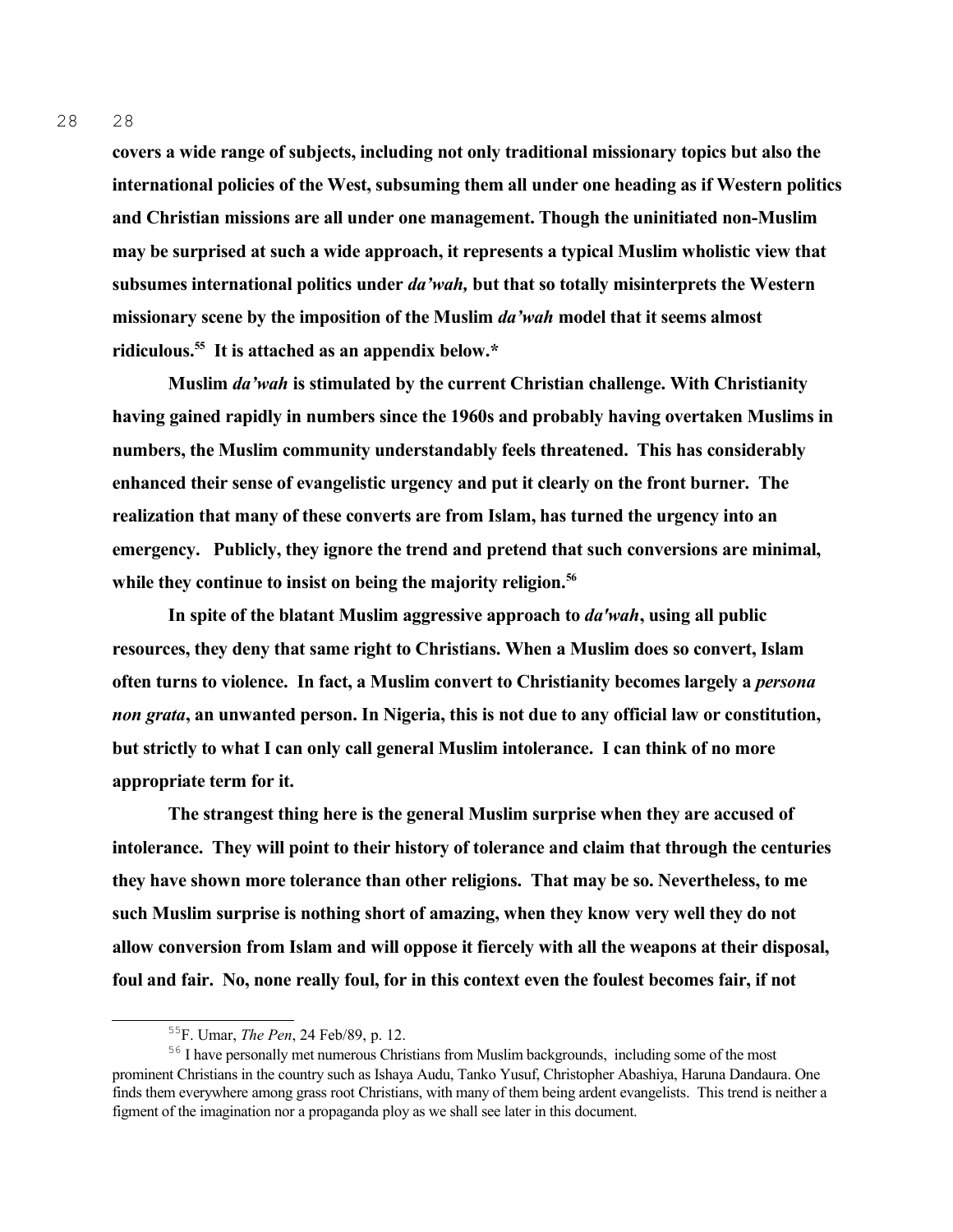**sacred. Here the end justifies every possible means available.** 

**This attitude is, I believe, to be traced to their extreme infatuation with their religion, an infatuation that totally blinds them to all calls for mutuality. When you have such a corner on the truth, it makes no sense to them to be tolerant of the highest folly a person can commit--to forsake the way of the Prophet Muhammed. Darkness and lie have no right and do not deserve fair treatment.** 

**Of course, this problem is not peculiar to Nigeria. It is a general phenomenon wherever Islam wields power. Malaysia reportedly has a Muslim population of only 58 percent, but its constitution makes it illegal for a Muslim to convert.[57](#page-28-0) Saudi and Mauritania do not allow their citizens to be anything but Muslim. Finish. No wiggle room of any kind. I read almost daily reports of extreme oppression, including murder, torture and imprisonment of Christian converts in Pakistan. The Muslim community has devised various ways of dealing with an "apostate" or a "***murtadd***." According to Syrjanen, the Qur'an threatens an apostate only with punishment in the afterlife, but the Traditions or the Hadith introduces the death penalty.[58](#page-28-1) Muslim jurisprudence has it that a sane, male apostate acting under no compulsion must be put to death. Other consequences of apostacy include suspension of right of ownership of property and annulment of marriage to Muslim wives.[59](#page-28-2)** 

**Nigeria is not to be left behind. Father Matthew Kukah reminds us that the Kafanchan riot originally centered on the fact that Rev. Bako, the preacher who quoted the Qur'an, is a Christian convert from Islam.[60](#page-28-3) That, from the Muslim perspective, is the worst of all animals who deserves death, remember? And such a non-person, such a beast quoting from the holy book? That is unforgivable and cannot be ignored. It was almost a Christian invitation to** 

<span id="page-28-0"></span><sup>57</sup> *The Banner*, 25 Oct/93, p. 19.

<span id="page-28-1"></span><sup>58</sup> He refers to sura 3:86ff and 16:106f. xxxxx

<span id="page-28-2"></span><sup>59</sup> Syrjanen, p. 165. In footnote 332, p. 166, Syrjanen reports that some modernists reject the death penalty. However, such attempts are strongly resisted by more popular traditionalists. In order to keep the flow of the essay going, I resist the temptation to adduce concrete examples of such treatment, but entire organizations exist that track these incidents of intolerance and oppression and that expose them in their numerous websites, story for story, incident for incident without let up. You can find plenty of details in my series *Studies in Christian-Muslim Relations,* which you can find on the very page of the website you are currently on.

<span id="page-28-3"></span><sup>60</sup> Kukah, p. 254. Boer, *Nigeria's Decades of Blood (1980-2002),* pp. 50-55.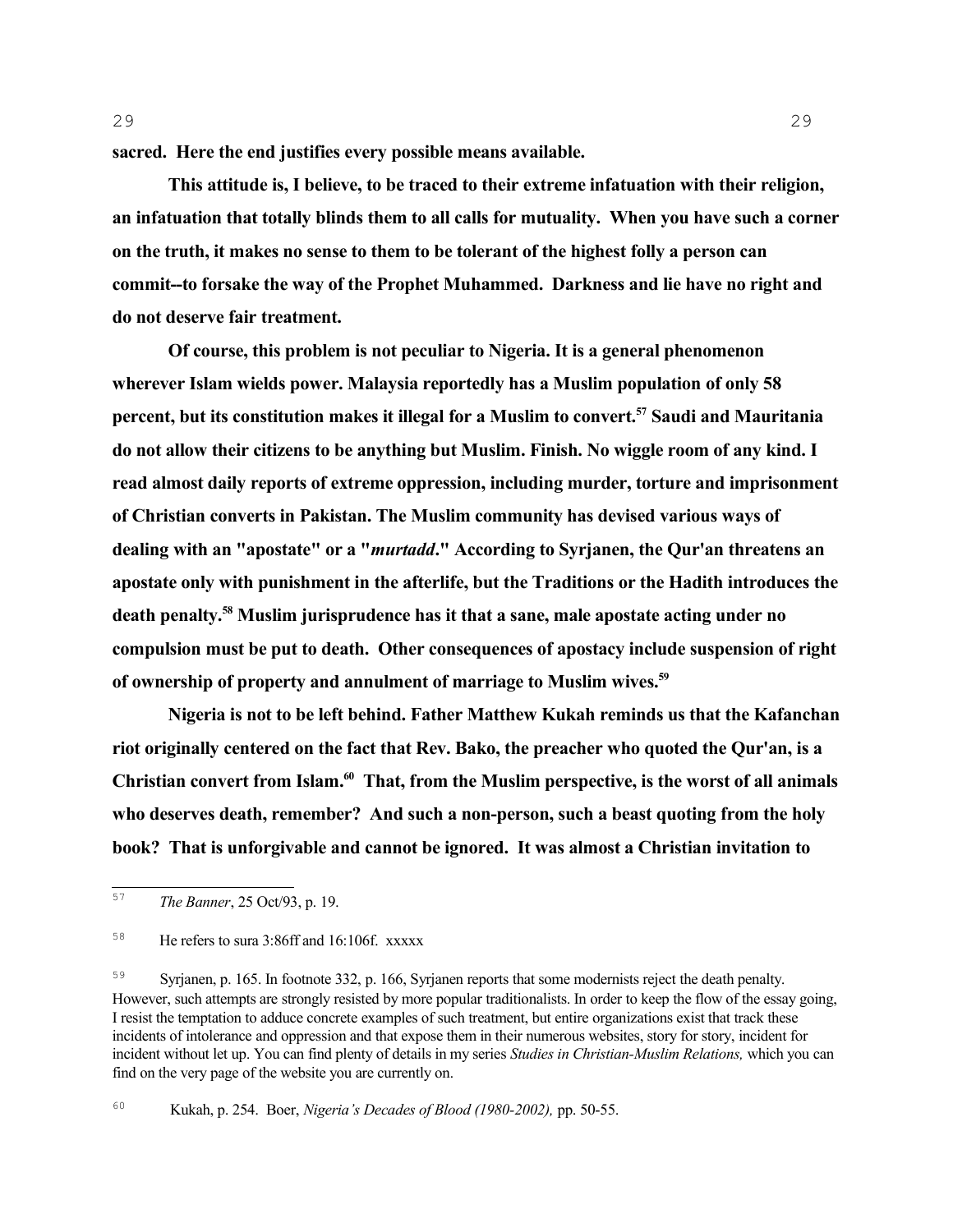**violence. From the Muslim perspective, it was a highly provocative situation to be blamed exclusively on the Christians. The stories of horror experienced by Christian converts from Islam are too many. Such a stand makes nonsense of the constantly repeated Muslim phrase that there is no compulsion in religion.** 

**Muslim discussions of this element of their religion can take amazing forms. Lateef Adegbite emphasizes that Islam safeguards freedom of religion and encourages free thought. However, if a Muslim opts for another religion, "he is liable to be killed as an apostate, though this capital punishment is often deferred to give the apostate enough time to repent and return to Islam."[61](#page-29-0) And that is admitted in a paper that boasts about Islam's freedom of religion and thought, about an Islam that continues to repeat there is no compulsion in religion! No sense of contradiction here at all! This is an aspect of Islam that never ceases to amaze me. Doublethink? Doublespeak? It sounds like it, but it surely is not meant that way. It is said in all sincerity and without embarrassment.[62](#page-29-1)** 

**The Muslim majority claim assumes the identification of the entire Hausa community with Islam. This is a false identification in view of a considerable number of Maguzawa, a Hausa people who never became Muslim, but who have been hidden in the villages and were marginalized culturally, politically and economically. They have been "discovered" by Nigerian churches who are actively evangelizing them. Their number has caused surprise. Even the claim by Falola that the far north is predominantly Muslim[63](#page-29-2) may be false. For reasons of their own but not hard to guess, the Federal Government decided to eliminate religion from the last national census.[64](#page-29-3) This fact helps keep the waters murky, with both sides** 

# <span id="page-29-2"></span><sup>63</sup> Falola, pp. 1, 76.

<span id="page-29-3"></span> $64$ Kantiok expresses the common Christian opinion that the major reason is that the number of Muslims has been decreasing since 1963, a fact the Muslim community does not wish to face (p. 343).

<span id="page-29-0"></span><sup>61</sup> Adegbite, "Human Rights in Islamic Law," p. 10.

<span id="page-29-1"></span><sup>&</sup>lt;sup>62</sup> Not all Muslims hold this opinion. M. M. 'Ali, an Indian Ahmadiyya writer, rejects the death penalty for apostacy. According to him, it is only an apostate who joins a people at war with Islam who deserves death. Apostates who join a people living at peace with Islam are to be left alone (M. M. 'Ali, pp. 593-595). It should be noted, however, that many Muslims do not recognize Ahmadiyyas as Muslims anymore than most Christian churches recognize Jehovah's Witnesses as Christian. One Shehu G. Durbunde writes, "Kungiyar Ahmadiyya ba kungiya ce ta musulmi ba." ("Ahmadiyyas are not Muslims.") Another agrees, "Dukkan musulmin duniya sun yi ittifaki akan cewa 'yan Ahmadiyya dai ba musulmi ba ne." ("Muslims throughout the world agree that Ahmadiyyas are not Muslims.") (*Alkalami*, 14 Apr/89, p. 16.)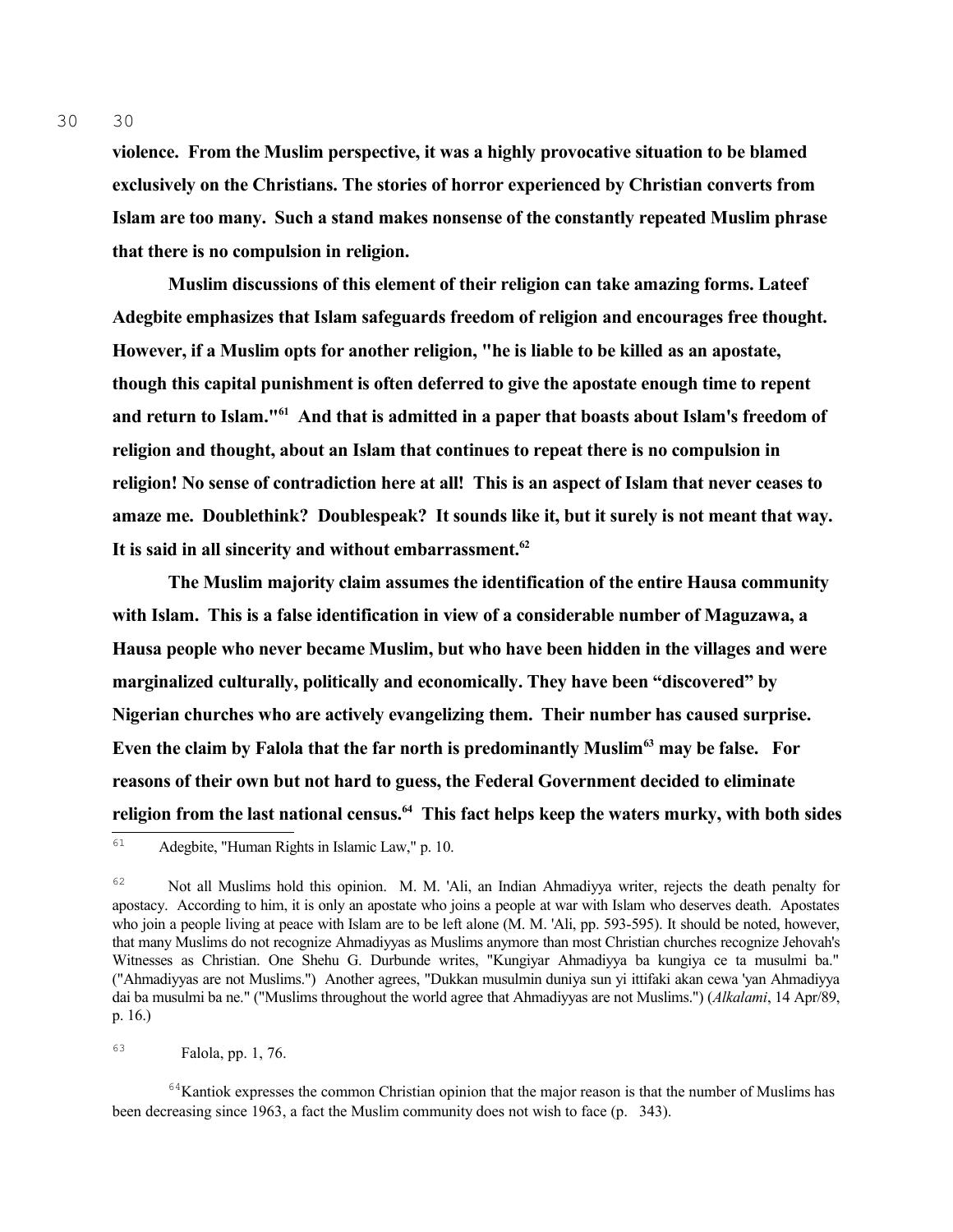**claiming a majority. It is, however, quite clear that Nigerian Islam desperately and militantly seeks to defend a status quo that, it refuses to admit, no longer exists.**

**What a far cry the da'wah methods in Nigeria are from those in the West! Nadwi's and Darsh's are methods and models others can live with not only, but that are also likely to attract more people to Islam than is presently the case with all the bloodshed, violence, destruction and hatred in Nigeria So, Islam** *does* **have its own resources for peaceful extension without any semblance of force. True, that is only the method of the minority, a position that is tolerated only as temporary. True also that peaceful co-existence is never a voluntary choice but, rather, a wise strategy forced upon Muslims by circumstances beyond their control.[65](#page-30-0) But could even a huge minority, such as we have in Nigeria, not borrow a leaf here? What could a community of 50 million models not accomplish? It could be staggering!** 

**Nigerian Muslims, don't you see the direction in which your victory is to be sought? Does it take a Christian missionary like me to point you to a more viable direction? Unless they have an ulterior motive or are rejected by their own, people do not convert to a religion that is hostile, aggressive towards them. They do not join a community that is angry at their own community and oppresses them. When are you going to trade in your anger, hostility and aggression for the wisdom and peace you are so fond of claiming? You presently model little more than negatives that are guaranteed** *not* **to arouse the curiosity Nadwi talks about.**

#### *Christian Reactions to Muslim Da'wah*

**I begin this section with an overview of the reactions and opinions of Jolly Tanko Yusuf. He is a man with all the relationships, experiences and courage one could possibly hope for. He is also an example of the Christian reaction to Muslim aggressiveness the previous paragraph warns against. Yusuf grew up in a prominent Muslim family. His grandfather was a Muslim scholar and missionary who received a special award from Shehu Dan Fodio, the great 19th-century Muslim reformer. During his youth he converted to Christ , after which he suffered considerable persecution from his devout father, including being chained. After working as a builder for some time at the hands of the Sudan United Mission, he entered the political arena. He soon found himself in high positions and had the privilege of**

<span id="page-30-0"></span><sup>65</sup>Botha, 1998, p. 9.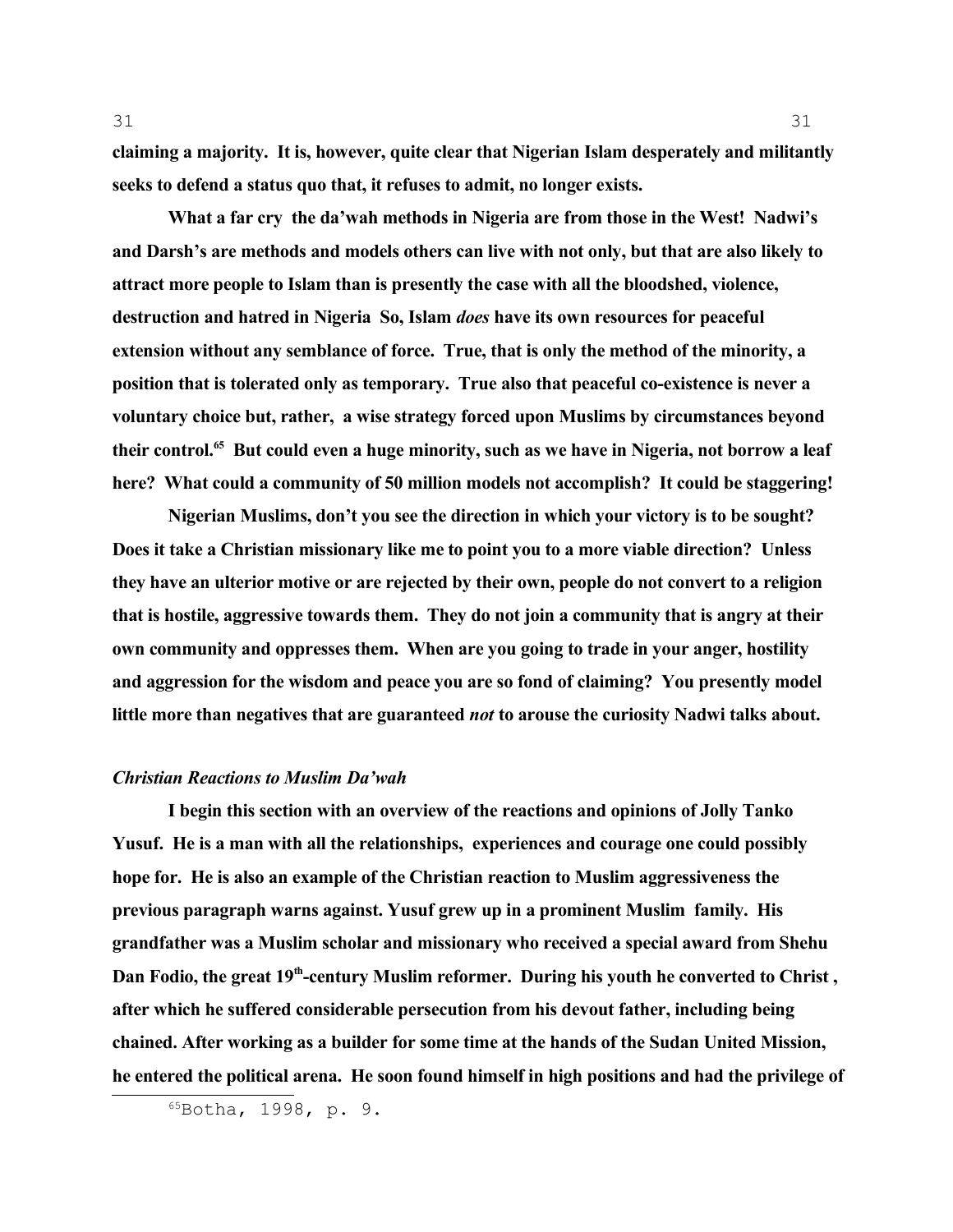32 32

> **close relationship with the Sardauna. He was a member of the Northern House of Assembly and later held a variety of important posts, including that of ambassador. The last decades he devoted his considerable political talents to the Christian community, especially in the forum of CAN from local to national level. In fact, he became a church politician in the good sense of the word. The aftermath of a "Christian" coup resulted in his imprisonment, though he was soon exonerated. His experiences with and understanding of Nigerian Muslim aspirations is second to none, while his opinions of and attitude towards them are representative of the general Nigerian Christian stance. Therefore, by unveiling Yusuf's response to Muslim**  *da'wah* **we will have an accurate presentation of both Nigerian Islam and the Nigerian Christian reaction.**

> **A major emphasis of Yusuf is that the Muslim mission is to dominate Nigeria not only but to turn it into a Muslim country. Nigeria has two main problems, according to Yusuf, corruption and "the determination of Nigeria's fundamentalist Muslims to make our country an Islamic state." "Currently, the Organization of the Islamic Conference (OIC) is using naira (the unit of value of Nigerian currency) and petro-dollars received from Nigerian oil…to bring all Nigerians under Islam. Oil is its strongest weapon." Again, "Islam is using its dictatorial political power to bring Nigeria—every person and every institution—under the heel of Islam.[66](#page-31-0)**

> **It may be well for Western readers also to hear Yusuf's warning about Muslim global ambitions. Nigeria is only one of their mission "fields." Their aim is to conquer the heart of the entire world. He tells of a Muslim scholar who predicted that "soon every third person in the world would be Muslim."**

**Western nations do not seem to notice that Islam is steadily advancing in their countries. Yes, multi-million mosques are popping up here and there. No, this does not disturb the western world. Usually living among multi-ethnic populations with freedom of religion makes for a permissive attitude towards Islam.** 

**"The lull of complacency makes a fertile soil for subtle** *Jihad."* **And they are using every means at their disposal—"political power, military strength, oil and petro-dollars, vehicles, national aircraft and more…." "To understand the OIC, one must understand the impact of** 

<span id="page-31-0"></span> $66$ Yusuf, 1995, pp. xvi, 2.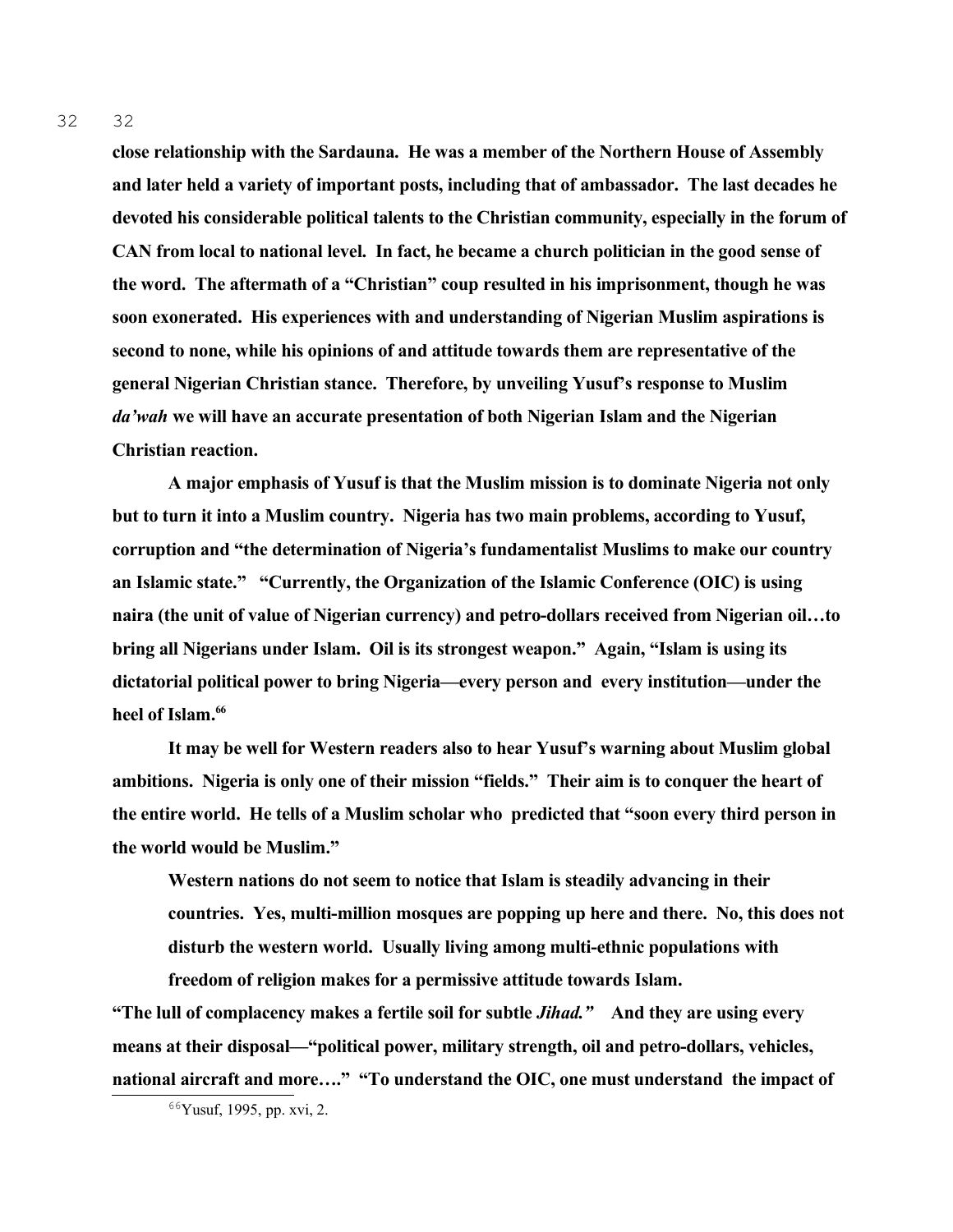**petro-dollars on the world economy." Islam is slowly gaining control over the Western economic destiny.** 

**Look around you! Besides mosques, Islamic centers are springing up everywhere in the western world. Travelers can see Islamic shopping centers in Central London, on Regent Street, Knightsbridge, and in other parts of Europe as well as in the United States.** 

**Yusuf is annoyed with Western blindness to the Muslim threat.**

**Is the world aware of Islam's global growth? Its global ambitions? Islam is no longer confined to the eastern hemisphere where capitalists can safely ignore it. All of western society is faced with the challenge of Islam. It is now on their doorsteps. Islam's objective, of course, is to bring the world under the umbrella of Islamic control.**

**Islam has its OIC, while the West has its European Economic Community (EEC), but, warns Yusuf, there is an important difference. The EEC has only economic aims. "It is not a religious… weapon to convert people to Christianity or to subjugate or eliminate those who do not accept that faith." "Wake up, western world!" cries Yusuf.[67](#page-32-0)**

**Returning our attention to Nigeria, we learn from Yusuf that not just any Muslim may rule the country. When the southern Muslim Chief M. K. O. Abiola, supported by many Christians, won the election on June 12, 1993, it was quickly nullified on false pretences by the military Head of State, General Babangida. Fumed Yusuf, "Only the few Fulani and the elite Hausa tribes…, they say, have the talent, ability and leadership qualities to rule Nigeria. It is their destiny! What arrogance!" Behind all that arrogance lay their economic interests and their lust for power they were not ready to relinquish.[68](#page-32-1)** 

**Having been brought up in a Muslim environment and having worked long in a political climate dominated by Muslims, Yusuf knows that this Muslim thrust for power is not merely a temporary phenomenon or accident. "Because of its very nature," he writes, "Islam…will continue… to impose its will upon the people." Here lies the reason for the bitter conflict between the two factions in Nigeria. Since the early beginnings of Islam, religion and** 

 $67$ Yusuf, 1995, pp. 2-4. There are two Muslim centres within one mile of my current residence in Grand Rapids, Michigan, USA, a city with a conservative reputation second to none.

<span id="page-32-1"></span><span id="page-32-0"></span> $68$ Yusuf, 1995, pp. 4-5,8.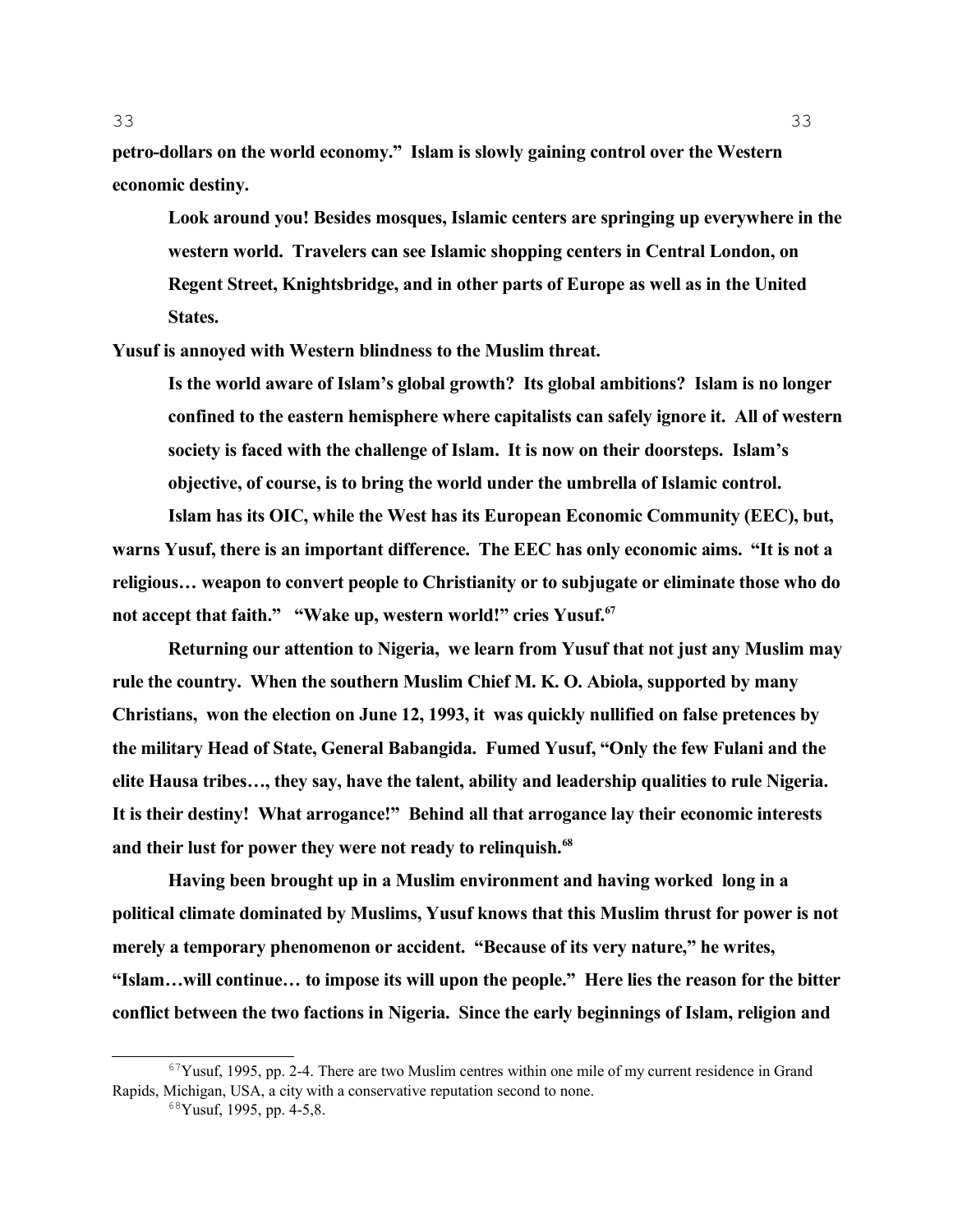**government have been one. This unity has made it natural for "Muslim political leaders to use state facilities, institutions, and power to promote Islam. This natural tendency also found its expression in Nigeria as per Sardauna and his successors in contemporary Nigeria.[69](#page-33-0)**

**This unity of government, politics and religion would drive a Muslim government to interfere in all cultural aspects, through the imposition of Muslim law, the** *shari'a***. Muslim scholars**

**maintain that** *Shari'a* **requires government to supervise all aspects of Nigerian lives, no matter how trivial…. Included are such matters as mode of dress, relationships, attitude towards work, and the way Muslims enter their houses! Anything contrary to such regulations is tantamount to rejection of … Islam. Thus an Islamic government that follows the provisions of the** *shari'a* **will govern all aspects of human life.**

**Muslims have pushed hard to attain this situation in Nigeria. "They have maneuvered jurisdiction over religion, education, economics and personal lives. They have set up Islamic judicial institutions and have instituted administrative policies that aimed to implement** *shari'a* **throughout the country." Indeed, the** *shari'a* **covers all "from cradle to grave." Yusuf takes us for a walk through sections of the Model Constitution submitted by the Council of Ulama to the Constitutional Review Committee of 1987. And indeed, that document aims at the supremacy of the** *shari'a* **over all of life's details. For example, Article 25 would compel "all persons in governmental offices on any level, including the Heads of Armed Forces, to follow the** *shari'a* **in letter and spirit to uphold … Islam at all cost…." And all this can stand without any sense of contradiction with Article 12, which proclaims "There is no compulsion in religion." Yusuf comments, "I shake my head." And a bit later, he bursts out, "What a despicable contradiction." [70](#page-33-1)**

**Yusuf was a strong personality and leader, but he was not the only one to object to these Muslim tactics. Paul Unongo, a Christian Tiv politician, observed that these campaigns generally evoked great resentment and rage among the non-Muslim people. Poets voiced the anger of the people in their poetry.[71](#page-33-2) Christian civil servants were enraged, their main** 

<span id="page-33-0"></span><sup>69</sup>Yusuf, 1995, pp. 76, 73.

<span id="page-33-1"></span><sup>70</sup> Yusuf, 1995, pp. 73-77.

<span id="page-33-2"></span><sup>71</sup> Kukah, pp. 22-23. Muslims countered this accusation by accusing Christians of using MAMSER funds, a government organ, for their own missionary purposes (*The Pen*, 2 Dec/1988).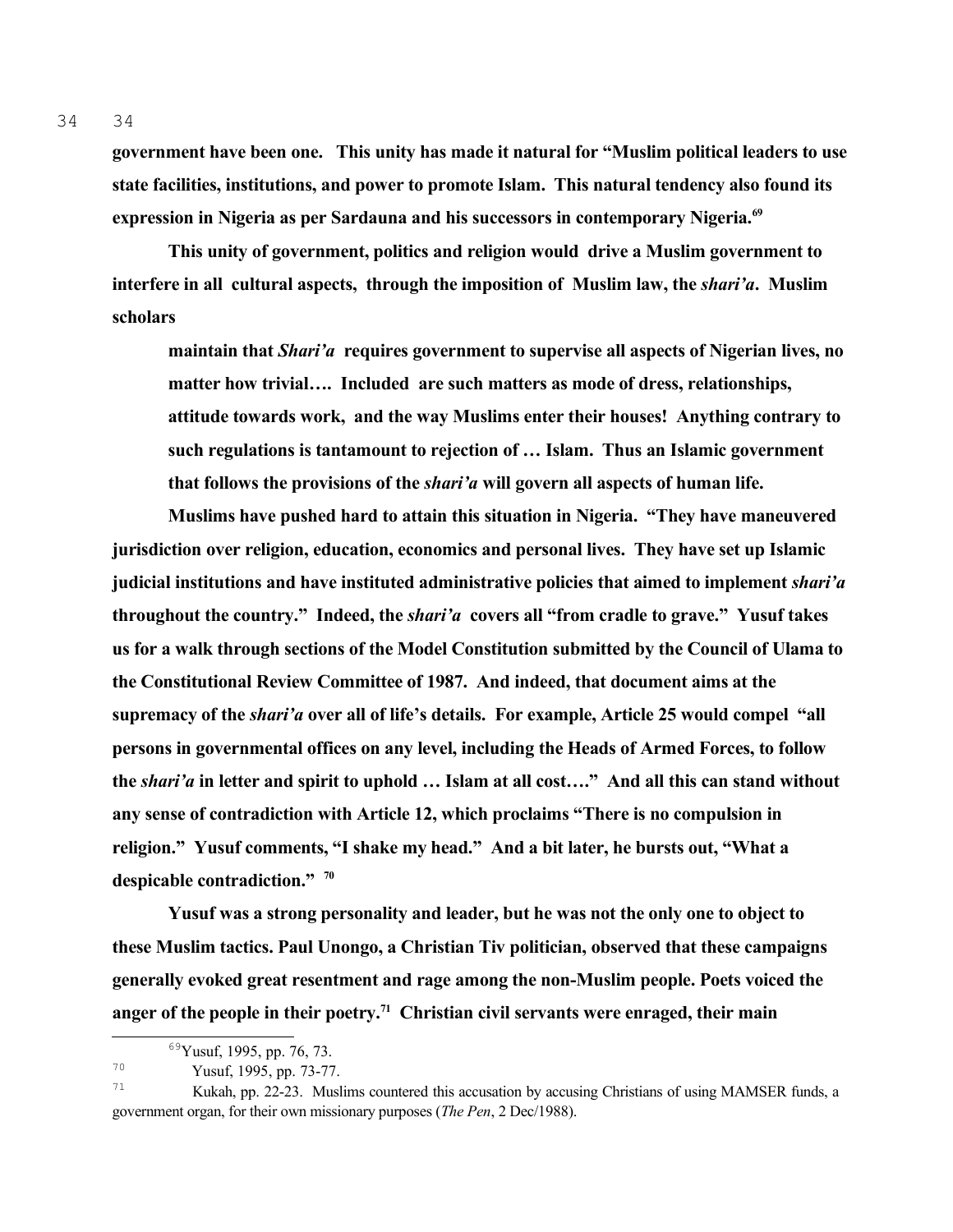**objection being forced to use government resources on behalf of Islam, a segment of the population, at the expense of Christians.[72](#page-34-0) Instead of curiosity, Nigerian Muslims arouse anger, hatred and resistance, the very opposite from what the strategists in the West recommend.** 

## *Closing Reflections*

**The situations described in this paper constantly raise the issue for Christians to what extent to kowtow to Muslim sensitivities that, it cannot be denied, include a generous dose of intolerance. Or should such sensitivities be ignored and Christians simply exercise their constitutional right of freedom to practise their religion--and let the chips fall where they may? In the Kafanchan case, Christians had the constitutional right to invite a convert from Islam to quote from the Qur'an, but was it wise? Christians in Kano had the constitutional right to advertise a crusade, but given the provocative situation, was it wise?[73](#page-34-1) When do you emphasize constitutional freedom and when do you kowtow to intolerance? Should the government limit such freedom in** *ad hoc* **situations when its practice endangers the peace? It has often attempted to do so. However, in a situation where both Christians and Muslim Activists suspect the government from having sold out to the other side, such** *ad hoc* **restrictions always produce accusations that the government unilaterally supports the other religion. It is a no-win situation.** 

**The answers to these questions are not easy. It can be argued that there are no answers in the present situation. The entire situation itself has to change. Trust and toleration between the two religions must be created. The governments must learn and be allowed to act in evenhanded ways that are seen to be fair to all parties. But whether the two religions can agree on what is fair for the government to do is tied up in their mutually exclusive worldviews and definitions of religion! This paper, of course, is part of my larger body of Christian-Muslim materials dedicated to help move our beloved country in that direction. In the meantime, in this context the Hausa proverb applies:** *Ran wanka ba a boye cibiya***. That is** 

<span id="page-34-1"></span><sup>73</sup>Boer, *Nigeria's Decades of Blood (1980-2002),* pp. 41-46.

<span id="page-34-0"></span><sup>72</sup> Paden, p. 575. Muslims countered this accusation by accusing Christians of using MAMSER funds, a government organ, for their own missionary purposes (*The Pen*, 2 Dec/1988).